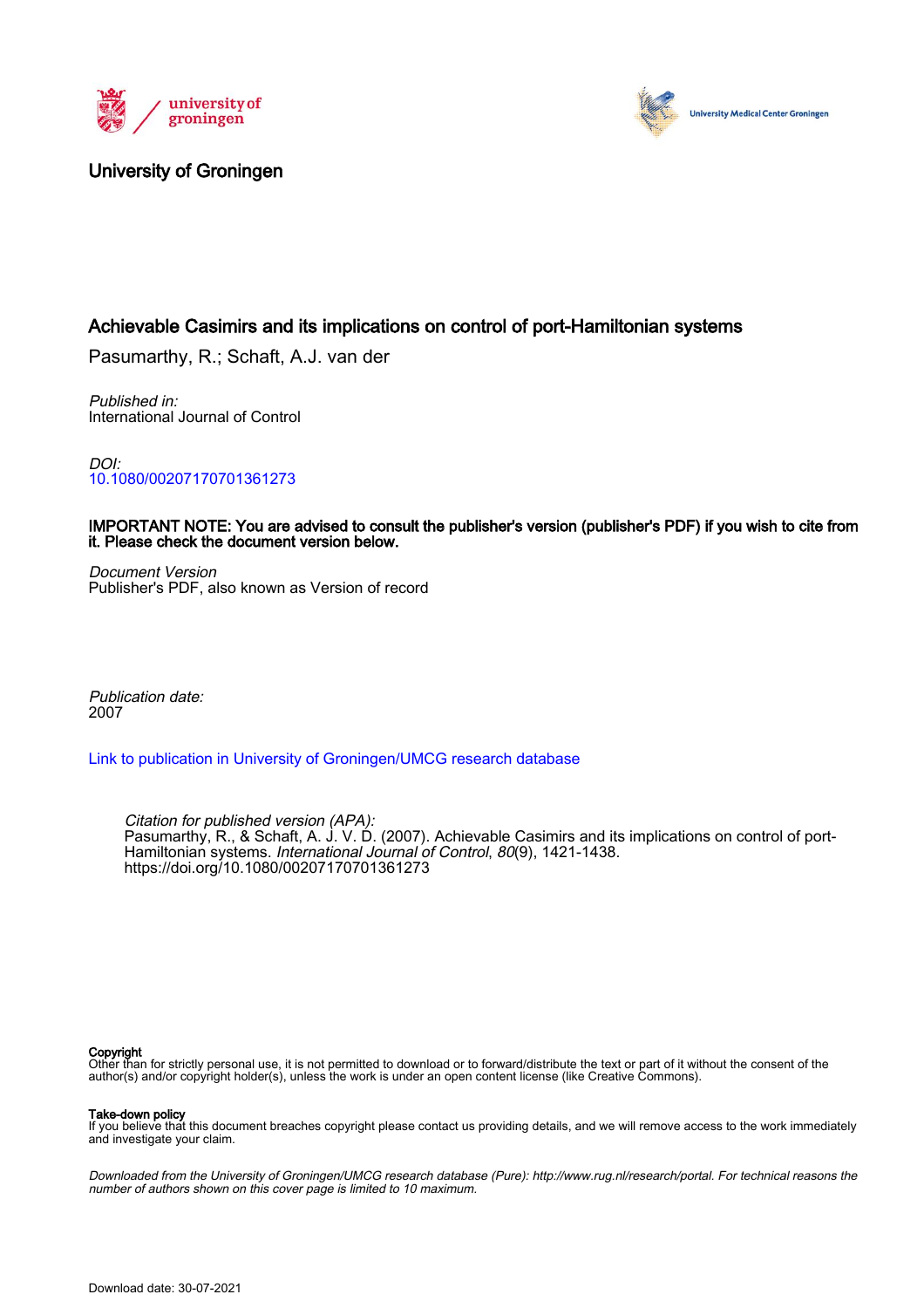

# Achievable Casimirs and its implications on control of port-Hamiltonian systems

R. PASUMARTHY\*† and A. J. VAN DER SCHAFT:

<sup>†</sup>Department of Applied Mathematics, University of Twente, P.O. Box 217, 7500 AE, Enschede, The Netherlands zMathematics Institute, University of Groningen, P.O. Box 800, 9700 AV, Groningen, The Netherlands

(Received 19 September 2006; in final form 16 March 2007)

In this paper we extend results on interconnections of port-Hamiltonian systems to infinite-dimensional port-Hamiltonian systems and to mixed finite and infinite dimensional port-Hamiltonian systems. The problem of achievable Dirac structures is now studied for systems with dissipation, in the finite-dimensional, infinite-dimensional and the mixed finite and infinite-dimensional case. We also characterize the set of achievable Casimirs and study its application for the control of port-Hamiltonian systems.

#### 1. Introduction

Network modelling of complex physical systems (with components from different physical domains), both lumped and distributed parameter, leads to a class of non-linear systems called port-Hamiltonian systems. Port-Hamiltonian systems are defined with respect to a Dirac structure (which formalizes the power-conserving interconnection structure of the system), an energy function (the Hamiltonian) and a resistive relation. Key property of a Dirac structure is that a power conserving interconnection (composition) of a number Dirac structures again defines a Dirac structure. This implies that any power-conserving interconnection of a port-Hamiltonian system is again a port-Hamiltonian system, with Dirac structure being the composition of Dirac structures of its constituent parts, Hamiltonian being the sum of individual Hamiltonians and total resistive relation determined by the resistive relations of the components taken together. As a result powerconserving interconnections of port-Hamiltonian systems can be studied to a large extent in terms of composition of their Dirac structures.

In this paper we extend results on composition of Dirac structures (both finite and infinite dimensional in nature) and the theory of achievable Dirac structures to systems with dissipation. The composition of a Dirac structure and a resistive relation are also studied both in the finite and infinite-dimensional case. In the case of infinite dimensional systems we analyse the case of dissipation entering into the system through the spatial domain (distributed resistance) and also the case of terminating the boundary of the infinite-dimensional system with a resistive relation. We study interconnections of finite dimensional systems with infinite dimensional systems, the interconnection being through the boundary of the infinite dimensional systems. We then prove that such an interconnection is again a port-Hamiltonian system, the case of which we call a mixed port-Hamiltonian system.

We also investigate the achievable Casimirs for the closed-loop system and study its implications on control by interconnection of port-Hamiltonian systems. We characterize the set of achievable Casimirs in terms of the plant state and in the finite dimensional case see how without *a priori* knowledge of the controller, whether or not Casimirs exist for the closed-loop system and hence the applicability of the control by interconnection (or the Energy Casimir) method, for stabilizing a system. Also in the finite dimensional case we show in general that for a function to be a Casimir for one nondegenerate resistive relation at the resistive port it \*Corresponding author. Email: R.Pasumarthy@math.utwente.nl actually needs to be a Casimir for all resistive relations.

2009

International Journal of Control ISSN 0020–7179 print/ISSN 1366–5820 online ß 2007 Taylor & Francis

http://www.tandf.co.uk/journals

DOI: 10.1080/00207170701361273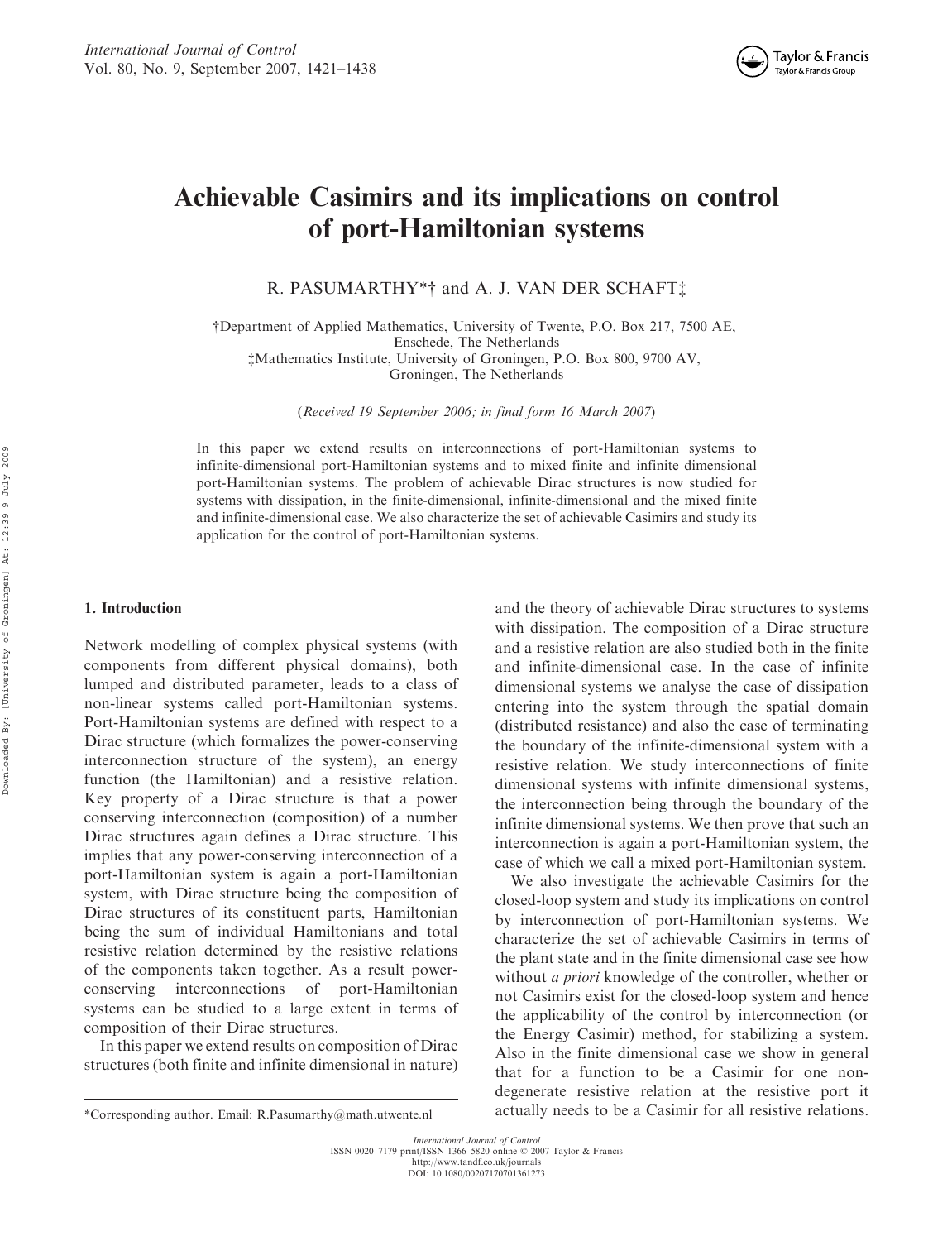#### 2. Port-Hamiltonian systems and Dirac structures

It is well known (van der Schaft (2000), van der Schaft and Maschke (2002)) that the notion of power conserving interconnections can be formulated by a geometric structure called a Dirac structure. We briefly discuss these concepts both for finite and infinite-dimensional systems with scalar spatial variable.

#### 2.1 Finite dimensional systems with dissipation

To define the notion of Dirac structures for finite dimensional systems, we start with a space of power variables  $\mathcal{F} \times \mathcal{F}^*$ , for some linear space  $\mathcal{F}$ , with power defined by

$$
P = \langle e | f \rangle, \quad (f, e) \in \mathcal{F} \times \mathcal{F}^*,
$$

where  $\langle e| f \rangle$  denotes the duality product, that is, the linear functional  $e \in \mathcal{F}^*$  acting on  $f \in \mathcal{F}$ .  $\mathcal{F}$  is called the space of flows and  $\mathcal{F}^*$  the space of efforts, with the power of a signal  $(f, e) \in \mathcal{F} \times \mathcal{F}^*$  denoted as  $\langle e | f \rangle$ .

There exists on  $\mathcal{F} \times \mathcal{F}^*$  a canonically defined *bilinear form*  $\langle \langle , \rangle \rangle$ , defined as

$$
\langle \langle (f^a, e^{\alpha}), (f^b, e^b) \rangle \rangle := \langle e^a | f^b \rangle + \langle e^b | f^a \rangle, (f^a, e^a)(f^b, e^b) \in \mathcal{F} \times \mathcal{F}^*.
$$
 (1)

Definition 1 (van der Schaft 2000): A constant Dirac structure on  $\mathcal{F} \times \mathcal{F}^*$  is a subspace  $\mathcal{D} \subset \mathcal{F} \times \mathcal{F}^*$  such that  $D = D^{\perp}$  with respect to the bilinear form (1).

As an immediate corollary of the definition we see that for all  $(f, e) \in \mathcal{D}$  we have that  $\langle e | f \rangle = 0$ . Hence a Dirac structure defines a power conserving relation.

Consider a lumped-parameter physical system given by power-conserving interconnection defined by a constant Dirac structure  $D$  and energy storing elements with energy variables x. For simplicity we assume that the energy variables are living in a linear space  $\chi$ although everything can be generalized to the case of manifolds. The constitutive relations of the energy storing elements are specified by their stored energy functions  $H(x)$ .

The space of flows is naturally partitioned as  $\mathcal{F}_S \times \mathcal{F}_R \times \mathcal{F}$  with  $f_S \in \mathcal{F}_S$ , the flows corresponding to the energy storing elements, and  $f_R \in \mathcal{F}_R$  denoting the flows corresponding to the dissipative elements and  $f \in \mathcal{F}$  denoting the remaining flows (corresponding to ports/sources). Correspondingly, the space of effort variables is split as  $\mathcal{F}_S^* \times \mathcal{F}_R^* \times \mathcal{F}^*$ , with  $e_S \in \mathcal{F}_S^*$  the efforts corresponding to the energy-storing,  $e_R \in \mathcal{F}_R^*$  the efforts corresponding to the dissipative elements and  $e \in \mathcal{F}^*$  the remaining efforts. The Dirac structure  $\mathcal D$  can then be given in matrix kernel representation as

$$
\mathcal{D} = \{ (f_S, e_S, f_R, e_R, f, e) \in \mathcal{F}_S \times \mathcal{F}_S^* \times \mathcal{F}_R \times \mathcal{F}_R^* \times \mathcal{F} \times \mathcal{F}^* |
$$
  
\n
$$
F_S f_S + E_S e_S + F_R f_R + E_R e_R + F_f + E e = 0 \}
$$
  
\n
$$
E_S F_S^T + F_S E_S^T + E_R F_R^T + F_R E_R^T + E F^T + F E^T = 0
$$
  
\nwith rank  $[F_S : E_S : F_R : E_R : F : E] = \dim(\mathcal{F}_S \times \mathcal{F}_R \times \mathcal{F}).$  (2)

Now the flows of the energy storing elements are given by x, and equated with  $-f<sub>S</sub>$  (the negative sign is included to have a consistent energy flow direction). The efforts,  $e_S$ , corresponding to the energy storing elements are given as  $(\partial H/\partial x) = e_S$ . Similarly, restricting to linear resistive elements, the flow and effort variables connected to the resistive elements are related as  $f_R = -Re_R$ . Substituting these into (2) leads to the description of the physical system by the set of DAEs

$$
-F_S \dot{x}(t) + E_S \frac{\partial H}{\partial x}(x(t)) - F_R \text{Re}_R + E_R e_R + Ff(t) + Ee(t) = 0
$$
\n(3)

with  $f, e$  the port power variables. The system of equation (3) is called a port-Hamiltonian system with dissipation.

By the power conserving property of a Dirac structure it follows that any port-Hamiltonian system with dissipation satisfies the energy balance

$$
\frac{dH}{dt}(x(t)) = \left\langle \frac{\partial H}{\partial x}(x(t)) | \dot{x}(t) \right\rangle = -e_R^T(t) \text{Re}_R(t) + e^T(t) f(t)
$$

which means that the increase in internal energy of the port-Hamiltonian system is equal to the externally supplied power minus the power dissipated in the energy-dissipating elements.

#### 2.2 Infinite dimensional systems

The key concept in order to define an infinite-dimensional port-Hamiltonian system on a bounded spatial domain, with non-zero energy flow through the boundary, is the introduction of a special type of Dirac structure on suitable spaces of differential forms on the spatial domain and its boundary, making use of Stokes' theorem; see van der Schaft and Maschke (2002). Let  $Z$  be an *n*-dimensional manifold with a smooth  $(n - 1)$  dimensional boundary  $\partial Z$ , representing the space of spatial variables. Define now the linear space

$$
\mathcal{F}_{p,q} := \Omega^p(Z) \times \Omega^q(Z) \times \Omega^{n-p}(\partial Z)
$$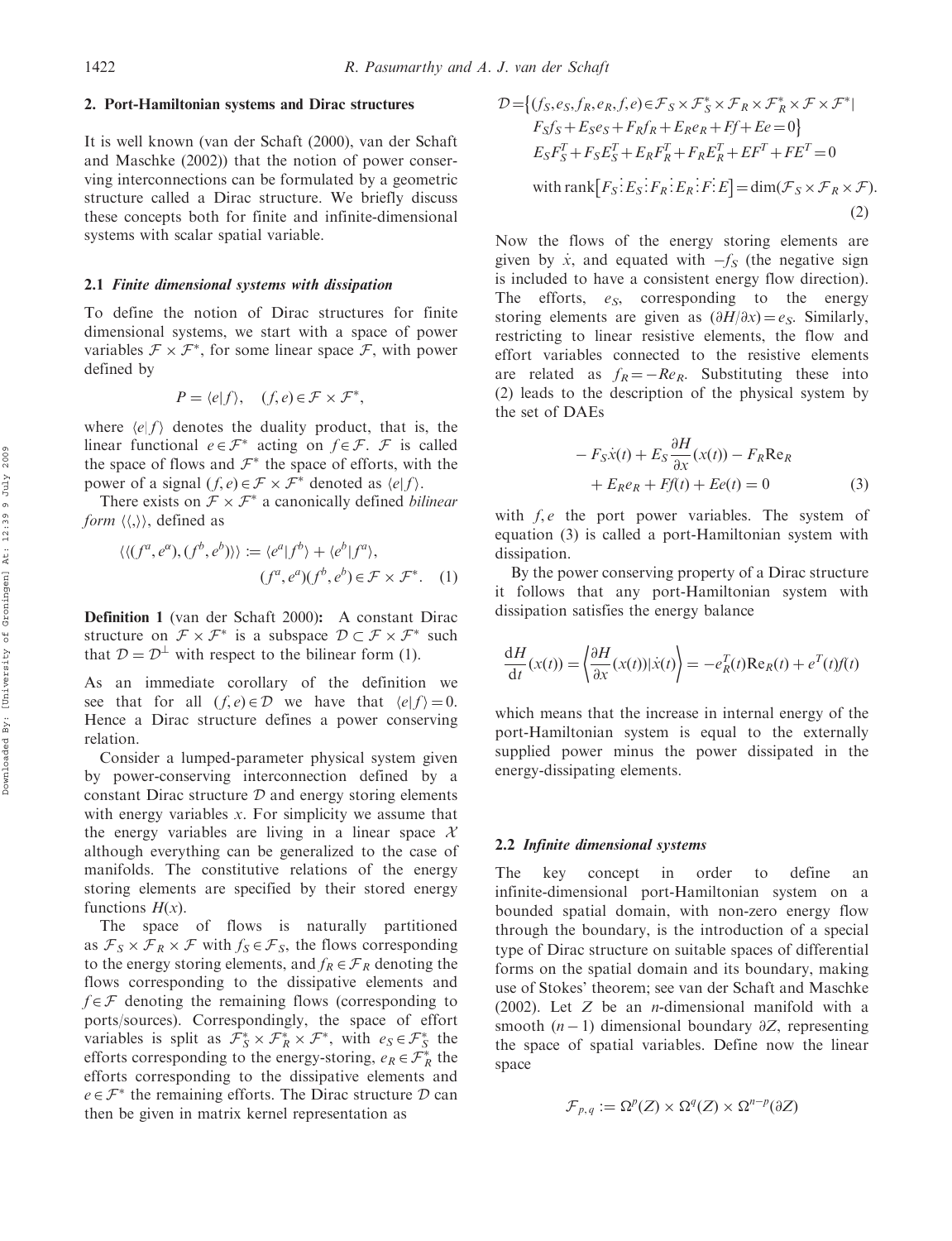for any pair  $p, q$  of positive integers satisfying  $p + q = n + 1$ , and correspondingly define

$$
\mathcal{F}_{p,q}^* := \Omega^{n-p} \times \Omega^{n-q} \times \Omega^{n-q}(\partial Z).
$$

Here  $\Omega^{k}(Z)$ ,  $k=0,1,\ldots,n$ , is the space of exterior k-forms on Z, and  $\Omega^k(\partial Z)$ ,  $k = 0, 1, \ldots, n - 1$ , the space of  $k$ -forms on  $\partial Z$ .

There is a natural pairing between  $\Omega^{k}(Z)$  and  $\Omega^{n-k}(Z)$ (similarly between  $\Omega^{k}(\partial Z)$  and  $\Omega^{n-k}(\partial Z)$ ) given by

$$
\langle \beta | \alpha \rangle := \int_Z \beta \wedge \alpha, \quad (\in R) \tag{4}
$$

with  $\alpha \in \Omega^k(Z)$ ,  $\beta \in \Omega^{n-k}(Z)$ , with  $\wedge$  the usual wedge product of differential forms yielding the *n*-form  $\beta \wedge \alpha$ .

Then the pairing (4) yields a pairing between  $\mathcal{F}_{p,q}$  and  $\mathcal{F}_{p,q}^*$ , and symmetrization of this pairing leads to the following bilinear form on  $\mathcal{F}_{p,q} \times \mathcal{F}_{p,q}^*$  with values in R:

$$
\left\langle \left\langle \left( f_p^1, f_q^1, f_b^1, e_p^1, e_q^1, e_b^1 \right), \left( f_p^2, f_q^2, f_b^2, e_p^2, e_q^2, e_b^2 \right) \right\rangle \right\rangle
$$
  
:=  $\int_Z \left[ e_p^1 \wedge f_p^2 + e_q^1 \wedge f_q^2 + e_p^2 \wedge f_p^1 + e_q^2 \wedge f_q^1 \right]$   
+  $\int_{\partial Z} \left[ e_b^1 \wedge f_b^2 + e_b^2 \wedge f_b^1 \right],$  (5)

where for  $i = 1, 2$ 

$$
\begin{array}{ll} f_p^i \in \Omega^p(\boldsymbol{z}), & f_q^i \in \Omega^q(\boldsymbol{Z}) \\ e_p^i \in \Omega^{n-p}(\boldsymbol{Z}), & e_q^i \in \Omega^{n-q}(\boldsymbol{Z}) \\ f_b^i \in \Omega^{n-p}(\partial \boldsymbol{Z}), & e_b^i \in \Omega^{n-q}(\partial \boldsymbol{Z}) \end{array}
$$

The spaces of differential forms  $\Omega^p(Z)$  and  $Q^q(Z)$ represent the energy variables of two different physical energy domains interacting with each other, while  $\Omega^{n-p}(\partial Z)$  and  $\Omega^{n-q}(\partial Z)$  denote the boundary variables whose (wedge) product represents the boundary energy flow. It has thus been shown in van der Schaft and Maschke (2002) that the following system defines a port-Hamiltonian system

$$
\begin{bmatrix} f_p \\ f_q \end{bmatrix} = \begin{bmatrix} 0 & (-1)^r d \\ d & 0 \end{bmatrix} \begin{bmatrix} e_p \\ e_q \end{bmatrix}; \quad \begin{bmatrix} f_b \\ e_b \end{bmatrix}
$$

$$
= \begin{bmatrix} 1 & 0 \\ 0 & -(-1)^{n-q} \end{bmatrix} \begin{bmatrix} e_p \vert_{\partial Z} \\ e_q \vert_{\partial Z} \end{bmatrix}
$$
(6)

with  $|_{\partial Z}$  denoting the restriction to the boundary  $\partial Z$  and  $r := pq + 1$ . The space of all admissible flows and efforts satisfying (6) represents a Dirac structure called Stokes–Dirac structure.

### 3. Achievable Casimirs for systems with dissipation: finite dimensions

Casimirs are functions that are conserved quantities of the system for every Hamiltonian (see van der Schaft (2000)), and they are completely characterized by the Dirac structure of the port-Hamiltonian systems. The existence of such functions has immediate consequences on stability analysis of systems. Suppose we want to stabilize a plant port-Hamiltonian system around a desired equilibrium  $x^*$ , and we would like to design a controller port-Hamiltonian system such that the closed-loop system is asymptotically stable around  $x^*$ . The closedloop system necessarily satisfies

$$
\frac{\mathrm{d}}{\mathrm{d}t}(H_P + H_C) \le 0.
$$

In case  $x^*$  is not a minimum for  $H_p$ , then a possible strategy is that we generate Casimir functions  $C(x, \xi)$  for the closed-loop system by appropriately choosing the controller port-Hamiltonian system. The candidate Lyapunov function is then given by the sum of the plant and controller Hamiltonians and the corresponding Casimir function,

$$
V(x,\xi) := H_P(x) + H_C(\xi) + C(x,\xi).
$$

The objective is to generate Casimir function  $C(x, \xi)$  in such way that V has a minimum at  $(x^*, \xi^*)$ , with  $\xi^*$  still to be chosen. This strategy is based on characterizing all the achievable Casimirs of the closed-loop systems. Since the closed-loop Casimirs are based on the closedloop Dirac structures, the problem reduces to finding all the closed-loop Dirac structures.

#### 3.1 Recall of systems without dissipation

A Casimir function C:  $\mathcal{X} \rightarrow R$  for a port-Hamiltonian system is a function which is constant along all the trajectories of the port-Hamiltonian system irrespective of the Hamiltonian. Consider the following subspace

$$
G_1 := \{ f \in \mathcal{F} \mid \exists e \in \mathcal{F}^* \text{ s.t. } (f, e) \in \mathcal{D} \}.
$$

A function  $C: \mathcal{X} \to R$  is a Casimir function if  $(dC/dt)(x(t)) = (\partial^T C/\partial x)(x(t))\dot{x}(t) = 0$  for all  $\dot{x}(t) \in G_1$ . Hence  $C: \mathcal{X} \to R$  is a Casimir function for the port-Hamiltonian system if and only if

$$
\frac{\partial^T \mathcal{C}}{\partial x}(x) \in G_1^{\perp}.
$$

Geometrically this can be formulated by defining the following subspace of the dual space of efforts

$$
P_0 = \{e \in \mathcal{F}^* | (0, e) \in \mathcal{D}\}.
$$

It can easily be seen that  $G_1^{\perp} = P_0$  where  $\perp$  denotes the orthogonal complement with respect to the duality product  $\langle \cdot | \cdot \rangle$ . Hence C is a Casimir function if and only if  $(\partial^T C/\partial x)(x) \in P_0$ . In short we can say that a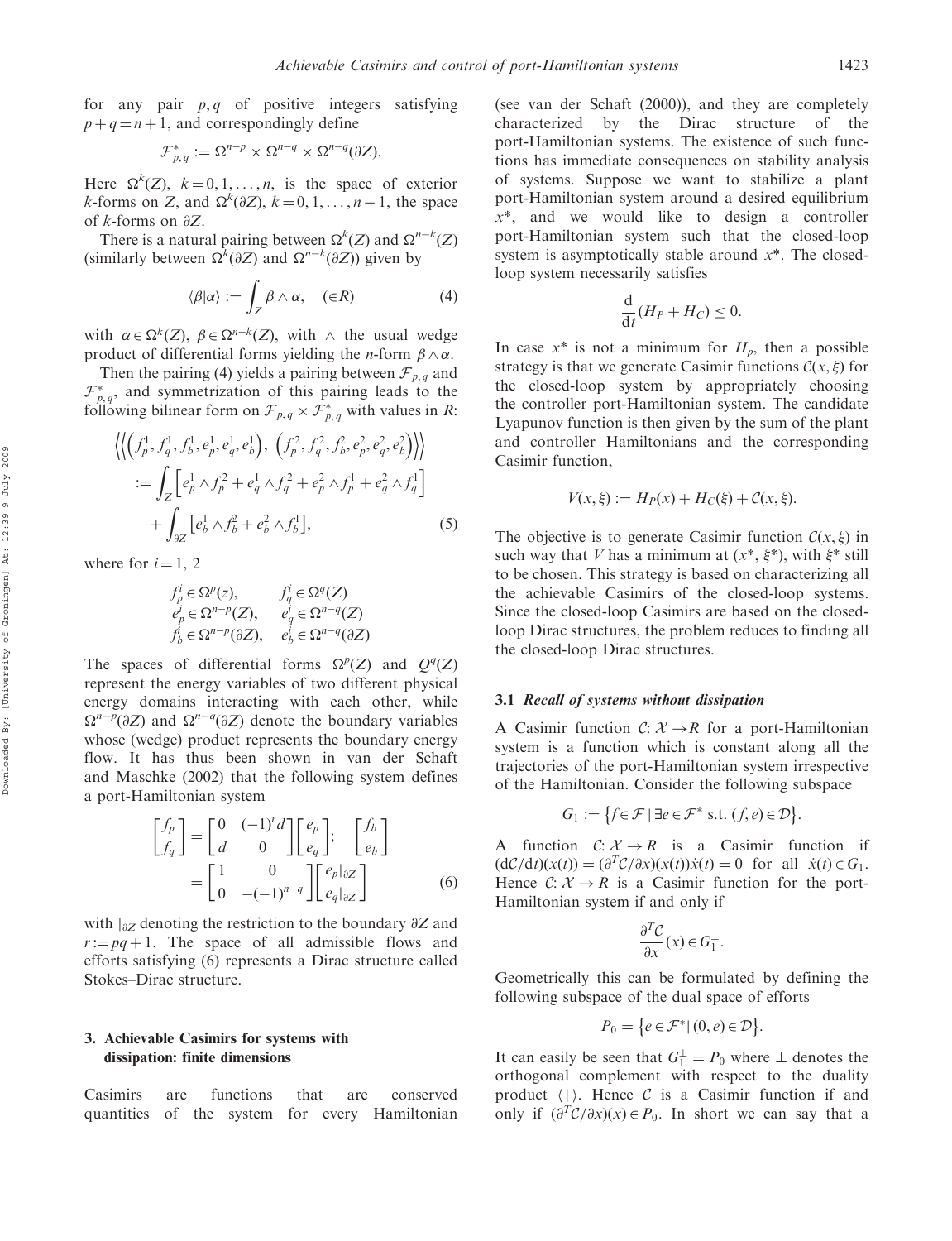Casimir function for a port-Hamiltonian system is any function C:  $\mathcal{X} \rightarrow R$  such that its gradient  $e = (\partial \mathcal{C}/\partial x)$ satisfy

$$
(0, e) \in \mathcal{D}.\tag{7}
$$

In case of a non-autonomous system, where now the elements of the Dirac structure are  $(f, e, f', e') \in \mathcal{D}$ , with  $(f', e')$  connected to the control ports, a Casimir is a function C:  $\mathcal{X} \rightarrow R$ , such that its gradient now satisfies

$$
(0, e, f_c, e_c) \in \mathcal{D} \tag{8}
$$

for some  $f_c, e_c$ . This will imply that  $(dC/dt)$  no longer equals zero, but will depend on the variables at the control ports. Indeed, from (8) we have that

$$
\left(0, \frac{\partial \mathcal{C}}{\partial x}, f_c, e_c\right) \in \mathcal{D} = \mathcal{D}^{\perp}.
$$

This implies that

$$
-\frac{\partial^T C}{\partial x}\dot{x} = 0 \cdot e_S + f_c e' + e_c f' = 0
$$

for all  $(-\dot{x}, e_S, f', e') \in \mathcal{D}$ , which means that

$$
\frac{\mathrm{d}C}{\mathrm{d}t} = f_c e' + e_c f'.
$$

Thus  $dC/dt$  is a linear function of f' and e'.

## 3.2 Composition of Dirac structure and a resistive relation

Proposition 1: Let  $D$  be a Dirac structure defined with respect to  $\mathcal{F}_S \times \mathcal{F}_S^* \times \mathcal{F}_R \times \mathcal{F}_R^*$ . Furthermore, let R be a resistive relation defined with respect to  $\mathcal{F}_R \times \mathcal{F}_R^*$ given by

$$
R_f f_R + R_e e_R = 0,
$$

where the square matrices  $R_f$  and  $R_e$  satisfy the symmetry and semi-positive definiteness condition

$$
R_f R_e^T = R_e R_f^T \geq 0.
$$

Define the composition  $D\|R$  of the Dirac structure and the resistive relation in the same way as the composition of two Dirac structures. Then

$$
(\mathcal{D}||\mathcal{R})^{\perp} = \mathcal{D}||-\mathcal{R},\tag{9}
$$

where  $-R$  denotes the pseudo-resistive relation given by

$$
R_f f_R - R_e e_R = 0
$$

 $(-R$  is called a pseudo-resistive relation since it corresponds to negative instead of positive resistance).

**Proof:** We follow the same steps as in the proof (see van der Schaft and Cervera (2002); Cervera et al. (2006)) that the composition of two Dirac structures is again a Dirac structure. Because of the sign difference in the definition of a resistive relation as compared with the definition of a Dirac structure we immediately obtain the stated proposition.  $\Box$ 

Remark 1: Similarly we can also view interconnections of two resistive relations with partially shared variables. If we consider a resistive relation  $\mathcal{R}_1$  defined with respect to  $V_1 \times V_1^* \times V_2 \times V_2^*$ and  $R_2$  defined on  $\mathcal{V}_2 \times \mathcal{V}_2^* \times \mathcal{V}_3 \times \mathcal{V}_3^*$ , then it can be proved that the interconnection  $\mathcal{R}_1 || \mathcal{R}_2$  is a resistive relation defined on  $\mathcal{V}_1 \times \mathcal{V}_1^* \times \mathcal{V}_3 \times \mathcal{V}_3^*$ , with the property that

$$
(\mathcal{R}_1 \|\mathcal{R}_2)^{\perp} = -\mathcal{R}_1 \|\!-\!\mathcal{R}_2
$$

with  $-R_1$ ,  $-R_2$  denoting the pseudo resistive relations corresponding to negative resistances.

## 3.3 Achievable Dirac structures

The problem of control by interconnection of a plant port-Hamiltonian system  $P$  is to find a controller port-Hamiltonian system  $C$  such that the closed-loop system has the desired properties. The closed-loop system is again a port-Hamiltonian system with Hamiltonian equal to the sum of the Hamiltonians of the plant and the controller system, a total resistive relation depending on the resistive relations of the plant and controller systems and the Dirac structure being the composition of the Dirac structure of the plant and controller port-Hamiltonian systems. Desired properties of the closed-loop may include for example internal stability of the system and behavior at the interaction port.

Within the framework of control by interconnection of port-Hamiltonian systems, discussed in this paper, which relies on the existence of Casimirs for the closedloop system, the problem is restricted to finding achievable Dirac structures of the closed-loop system, that is given a  $\mathcal{D}_P$  with a  $\mathcal{R}_P$  (i.e., a plant system with dissipation) and a (to be designed)  $\mathcal{D}_C$  with  $\mathcal{R}_C$ (a controller system with dissipation), what are the achievable  $(D_P || \mathcal{R}_P) || (D_C || \mathcal{R}_C)$ . For ease of notation we henceforth use  $\mathcal{DR}_P$  for  $(\mathcal{D}_P || \mathcal{R}_P)$  and  $\mathcal{DR}_C$  for  $(\mathcal{D}_C || \mathcal{R}_C)$ . Consider here the case where  $\mathcal{D} \mathcal{R}_P$  is given a Dirac structure with dissipation (finite-dimensional), and  $\mathcal{D}\mathcal{R}_C$  a to be designed controller Dirac structure with dissipation. We investigate what are the achievable  $DR_P$ || $DR_C$ , the closed-loop structures.

Theorem 1: Consider a (given) plant Dirac structure with dissipation  $\mathcal{DR}_P$  with port variables  $f_1, e_1,$  $f_{R1}, e_{R1}, f, e$  and a desired Dirac structure with dissipation DR with port-variables  $f_1$ ,  $e_1$ ,  $f_{R1}$ ,  $e_{R1}$ ,  $f_2$ ,  $e_2$ ,  $f_{R2}$ ,  $e_{R2}$ . Here  $(f_1, e_1)$ ,  $(f_{R1}, e_{R1})$  respectively denote the flow and effort variables corresponding to the energy storing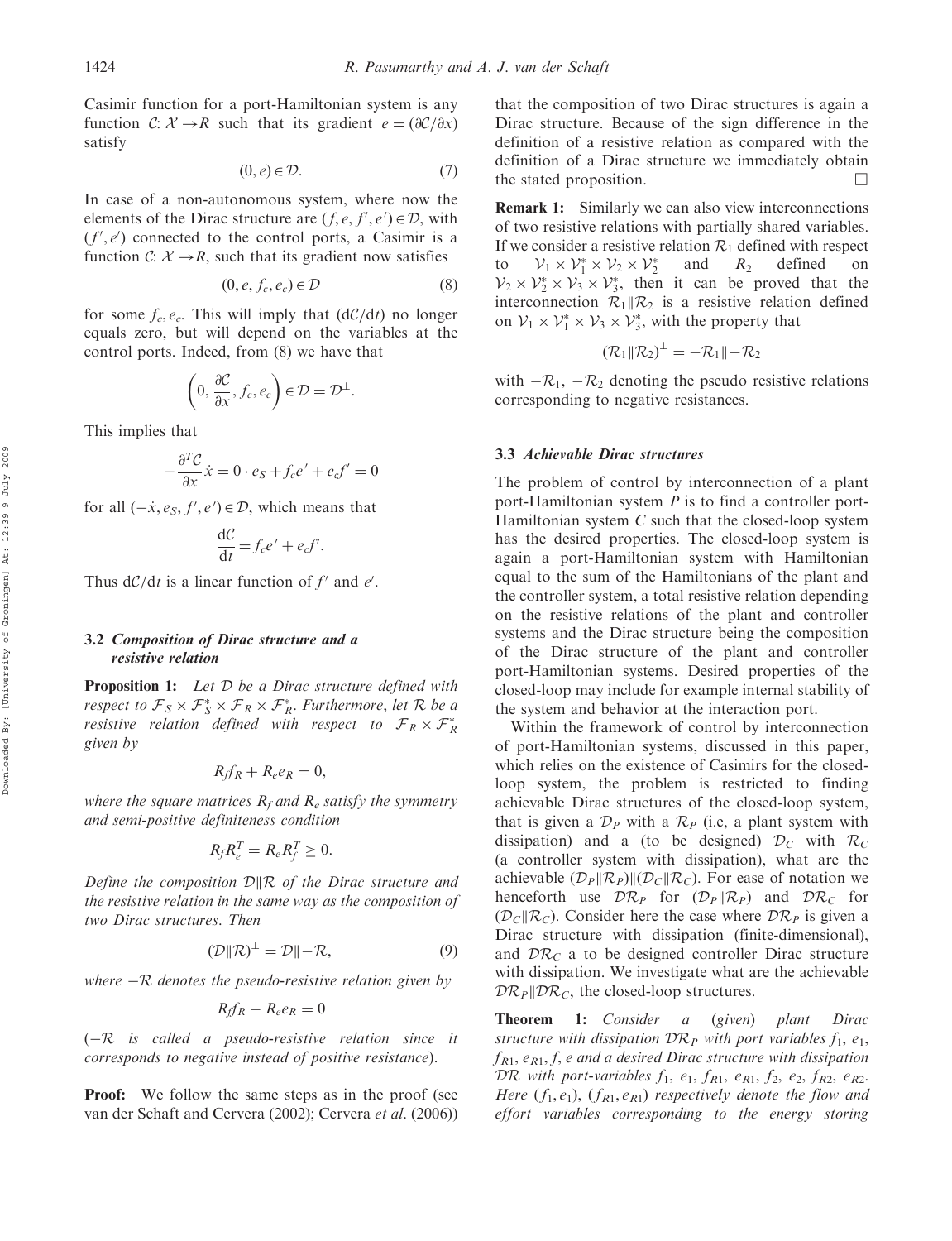elements and the energy dissipating elements of the plant system and similarly for the controller system. Then there exists a controller system  $\mathcal{DR}_C$  such that  $\mathcal{DR} = \mathcal{DR}_P \| \mathcal{DR}_C$  if and only if the following two conditions are satisfied

$$
\mathcal{DR}_P^0 \subset \mathcal{DR}^0 \tag{10}
$$

$$
\mathcal{D}\mathcal{R}^{\pi} \subset \mathcal{D}\mathcal{R}_P^{\pi} \tag{11}
$$

where

$$
\mathcal{DR}_P^0 := \{ (f_1, e_1, f_{R1}, e_{R1}) | (f_1, e_1, f_{R1}, e_{R1}, 0, 0) \in \mathcal{DR}_P \}
$$
\n
$$
\mathcal{DR}_P^{\pi} := \{ (f_1, e_1, f_{R1}, e_{R1}) | \exists (f, e) \text{ s.t. } (f_1, e_1, f_{R1}, e_{R1}, f, e) \in \mathcal{DR}_P \}
$$
\n
$$
\mathcal{DR}^0 := \{ (f_1, e_1, f_{R1}, e_{R1}) | (f_1, e_1, f_{R1}, e_{R1}, 0, 0, 0, 0) \in \mathcal{DR} \}
$$
\n
$$
\mathcal{DR}^{\pi} := \{ (f_1, e_1, f_{R1}, e_{R1}) | \exists (f_2, e_2, f_{R2}, e_{R2}) \text{ s.t. } ((f_1, e_1, f_{R1}, e_{R1}, f_2, e_2, f_{R2}, e_{R2}) \in \mathcal{DR}) \}.
$$
\n(12)

**Proof:** The proof is again based on the copy  $\mathcal{DR}_P^*$  of the plant system defined as

$$
\mathcal{DR}_P^* := \left\{ (f_1, e_1, f_{R1}, e_{R1}, f, e) | \times (-f_1, e_1, -f_{R1}, e_{R1}, -f, e) \in \mathcal{DR}_P \right\}
$$
(13)

and defining a controller system

$$
\mathcal{DR}_C:=\mathcal{DR}_P^* \| \mathcal{DR}.
$$

We follow the same procedure for the proof as in the case of achievable Dirac structures van der Schaft and Cervera (2002) and Cervera et al. (2006).

Necessity of conditions (10) and (11) is obvious. Sufficiency is shown by using the controller Dirac structure with dissipation

$$
\mathcal{DR}_C := \mathcal{DR}_P^* \| \mathcal{DR}.
$$

To check that  $\mathcal{DR} \subset \mathcal{DR}_P \| \mathcal{DR}_C$ , consider  $(f_1, e_1, f_{R1}, e_{R1}, f_2, e_2, f_{R2}, e_{R2}) \in \mathcal{DR}$ . Because  $(f_1, e_1, f_2, e_2, f_{R2}, e_{R2}) \in \mathcal{DR}$ .  $f_{R1}, e_{R1}) \in \mathcal{DR}^{\pi}$ , applying (11) yields that  $\exists (f, e)$  such that  $(f_1, e_1, f_{R1}, e_{R1}, f, e) \in \mathcal{DR}_P$ . This implies that  $(-f_1, e_1, -f_{R1}, e_{R1}, -f, e) \in \mathcal{DR}_P^*$ , with the following interconnection constraints (see figure 1):

$$
f = -f^*
$$
,  $e = e^*$ ,  $f_1^* = -f_1'$ ,  $e_1^* = e_1'$ .

By taking  $(f'_1, e'_1, f'_{R1}, e'_{R1}) = (f_1, e_1, f_{R1}, e_{R1})$  in figure 1 it follows that  $(f_1, e_1, f_{R1}, e_{R1}, f_2, e_2, f_{R2}, e_{R2}) \in$  $DR_P$  $\Vert \mathcal{DR}_C$  and hence  $\mathcal{DR} \subset \mathcal{DR}_P \Vert \mathcal{DR}_C$ 

To check that  $\mathcal{DR}_P \| \mathcal{DR}_C \subset \mathcal{DR}$ , consider  $(f_1, e_1, f_{R1},$  $e_{R1}, f_2, e_2, f_{R2}, e_{R2}) \in \mathcal{DR}_P \| \mathcal{DR}_C$ . Then there exists  $f = -f^*$ ,  $e = e^*$ ,  $f_1^* = -f_1$ ,  $e_1^* = e_1$ ,  $f_{R1}^* = -f_{R1}$ ,  $e_{R1}^* = e_{R1}$ such that

$$
(f_1, e_1, f_{R1}, e_{R1}, f, e) \in \mathcal{DR}_P \tag{14}
$$

$$
(f_1^*, e_1^*, f_{R1}^*, e_{R1}^*, f^*, e^*) \in \mathcal{DR}_P^*
$$
  

$$
\iff (f_1', e_1', f_{R1}', e_{R1}', f, e) \in \mathcal{DR}_P
$$
 (15)

$$
(f'_1, e'_1, f'_{R1}, e'_{R1}, f_2, e_2, f_{R2}, e_{R2}) \in \mathcal{DR}
$$
 (16)

subtracting (15) from (14) and also by making use of the linearity on  $\mathcal{DR}_P$  we get

$$
(f_1 - f'_1, e_1 - e'_1, f_{R1} - f'_{R1}, e_{R1} - e'_{R1}, 0, 0) \in \mathcal{DR}_P
$$
  

$$
\iff (f_1 - f'_1, e_1 - e'_1, f_{R1} - f'_{R1}, e_{R1} - e'_{R1}) \in \mathcal{DR}_P^0.
$$
 (17)

Using  $(17)$  and  $(10)$  we get

$$
(f_1 - f_1', e_1 - e_1', f_{R1} - f_{R1}', e_{R1} - e_{R1}', 0, 0, 0, 0) \in \mathcal{DR}.
$$
\n(18)

Finally, adding (18) and (16) we get

$$
(f_1, e_1, f_{R1}, e_{R1}, f_2, e_2, f_{R2}, e_{R2}) \in \mathcal{DR}
$$

hence 
$$
\mathcal{DR}_P || \mathcal{DR}_C \subset \mathcal{DR}
$$
.

Remark 2: It can easily be checked that the conditions (10) and (11) are no more equivalent as in the case of systems without dissipation, see Cervera et al. (2006). This is primarly due to the compositional property of a Dirac structure with a resistive relation given by (9).



Figure 1.  $\mathcal{DR} = \mathcal{DR}_p || \mathcal{DR}_p^* || \mathcal{DR}.$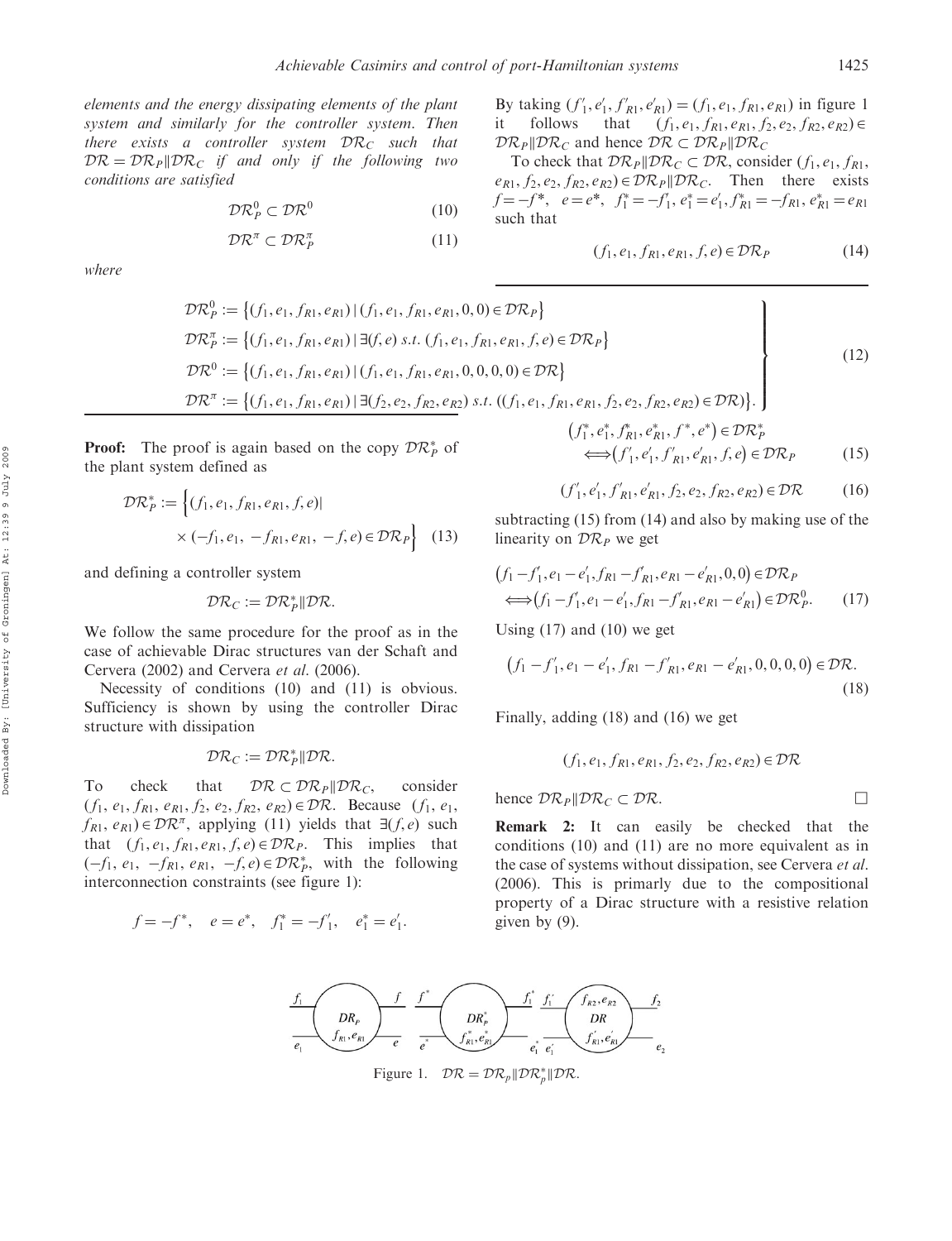$g(x)$ 

**3.3.1 Properties of**  $\mathcal{DR}_P^*$ **.** Consider the following input-state–output port-Hamiltonian plant system with inputs  $f$  and outputs  $e$ 

$$
\begin{aligned}\n\dot{x} &= [J(x) - R(x)] \frac{\partial H_P}{\partial x}(x) + g(x)f, & x \in \mathcal{X}, f \in R^m \\
e &= g^T(x) \frac{\partial H_P}{\partial x}(x), & e \in R^m,\n\end{aligned}
$$
\n(19)

where  $J(x)$  is the interconnection matrix and  $R(x)$ corresponds to the dissipation. The corresponding Dirac structure is given by the graph of the map

$$
\begin{bmatrix} f_p \\ e \end{bmatrix} = \begin{bmatrix} -[J(x) - R(x)] & -g(x) \\ g^T(x) & 0 \end{bmatrix} \begin{bmatrix} e_p \\ f \end{bmatrix}.
$$
 (20)

Now, going by the definition of  $\mathcal{DR}_P^*$  (see equation (13)), we can write it as

$$
\begin{bmatrix} f_p^* \\ e^* \end{bmatrix} = \begin{bmatrix} -[J^*(x) - R^*(x)] & -g^*(x) \\ g^{*T}(x) & 0 \end{bmatrix} \begin{bmatrix} e_p^* \\ f^* \end{bmatrix}.
$$
 (21)

This implies that the interconnection matrix  $J^*(x)$ , the dissipation matrix  $R^*(x)$  and the input vector field  $g^*(x)$ of  $\mathcal{DR}_p^*$  would relate to the interconnection matrix  $J(x)$ , the dissipation matrix  $R(x)$  and the input vector field  $g(x)$  of  $\mathcal{DR}_p$  as follows

$$
J^*(x) = -J(x), R^*(x) = -R(x)
$$
  
\n
$$
g^*(x) = g(x).
$$
\n(22)

A standard plant-controller interconnection would result in a closed-loop Dirac structure of the form, which we call as the desired closed-loop system

$$
\begin{bmatrix} f_p \\ f_c \end{bmatrix} = \begin{bmatrix} -J(x) & g(x)g_c^T(\xi) \\ -g_c(\xi)g^T(x) & -J_c(\xi) \end{bmatrix} + \begin{bmatrix} R(x) & 0 \\ 0 & R_c(\xi) \end{bmatrix} \begin{bmatrix} e_p \\ e_c \end{bmatrix}
$$

$$
\begin{bmatrix} e \\ \tilde{e} \end{bmatrix} = \begin{bmatrix} g^T(x) & 0 \\ 0 & g_c^T(\xi) \end{bmatrix} \begin{bmatrix} e_p \\ e_c \end{bmatrix}.
$$

$$
(23)
$$

It can easily be checked that such a Dirac structure would satisfy the conditions (10, 11) and hence we can construct a controller Dirac structure as in Theorem 1. The controller Dirac structure is defined as  $\mathcal{D}\mathcal{R}_C = \mathcal{D}\mathcal{R}_P^* || \mathcal{D}\mathcal{R}$ . Interconnecting  $\mathcal{D}\mathcal{R}_P^*$  and  $\mathcal{D}\mathcal{R}$  with the following interconnection constraints

$$
f_p^* = -f_p
$$

$$
e_p^* = e_p
$$

would result in the following

$$
f_c = -[J_c(\xi) - R_c(\xi)]e_c - g_c(\xi)g^T(x)e_p
$$
  

$$
g_c^T(\xi)e_c = -g(x)f
$$
 (24)

but we know from (23) that

$$
e = g^T(x)e_p = \tilde{f}
$$

and we also have, due to the left invertibility of  $g(x)$ , the following:

$$
g_c^T(\xi)e_c = f = \tilde{e}
$$

and hence we can rewrite (24) as

$$
f_c = -[J_c(\xi) - R_c(\xi)]e_c - g_c(\xi)\tilde{f}
$$
  

$$
\tilde{e} = -f
$$
 (25)

which gives the controller Dirac structure, with the input of the controller given by the output of the plant system and the output of the controller given by negative of the plant input, the case of such interconnection is called the gyrative interconnection. It then directly follows that  $\mathcal{DR} = \mathcal{DR}_P \parallel \mathcal{DR}_C.$ 

#### 3.4 Casimirs for a system with dissipation

We define a Casimir for a port-Hamiltonian system with dissipation to be any function  $C: \mathcal{X} \to R$  such that its gradient satisfies

$$
(0, e, 0, 0) \in \mathcal{DR}
$$

which implies that

$$
\frac{\mathrm{d}\mathcal{C}}{\mathrm{d}t} = e^T f_p = 0. \tag{26}
$$

At this point one may think that the definition of Casimir function may be relaxed by requiring that the above expression holds only for a specific resistive relation

$$
R_f f_R + R_e e_R = 0,\t\t(27)
$$

where the square matrices  $R_f$  and  $R_e$  satisfy the symmetry and positive semi definiteness condition

$$
R_f R_e^T = R_e R_f^T \geq 0
$$

together with the dimensionality condition

$$
rank[R_f|R_e] = \dim f_R.
$$

In this case, the condition for a function to be a conserved quantity for one resistive relation will actually imply that it is a conserved quantity for all resistive relations.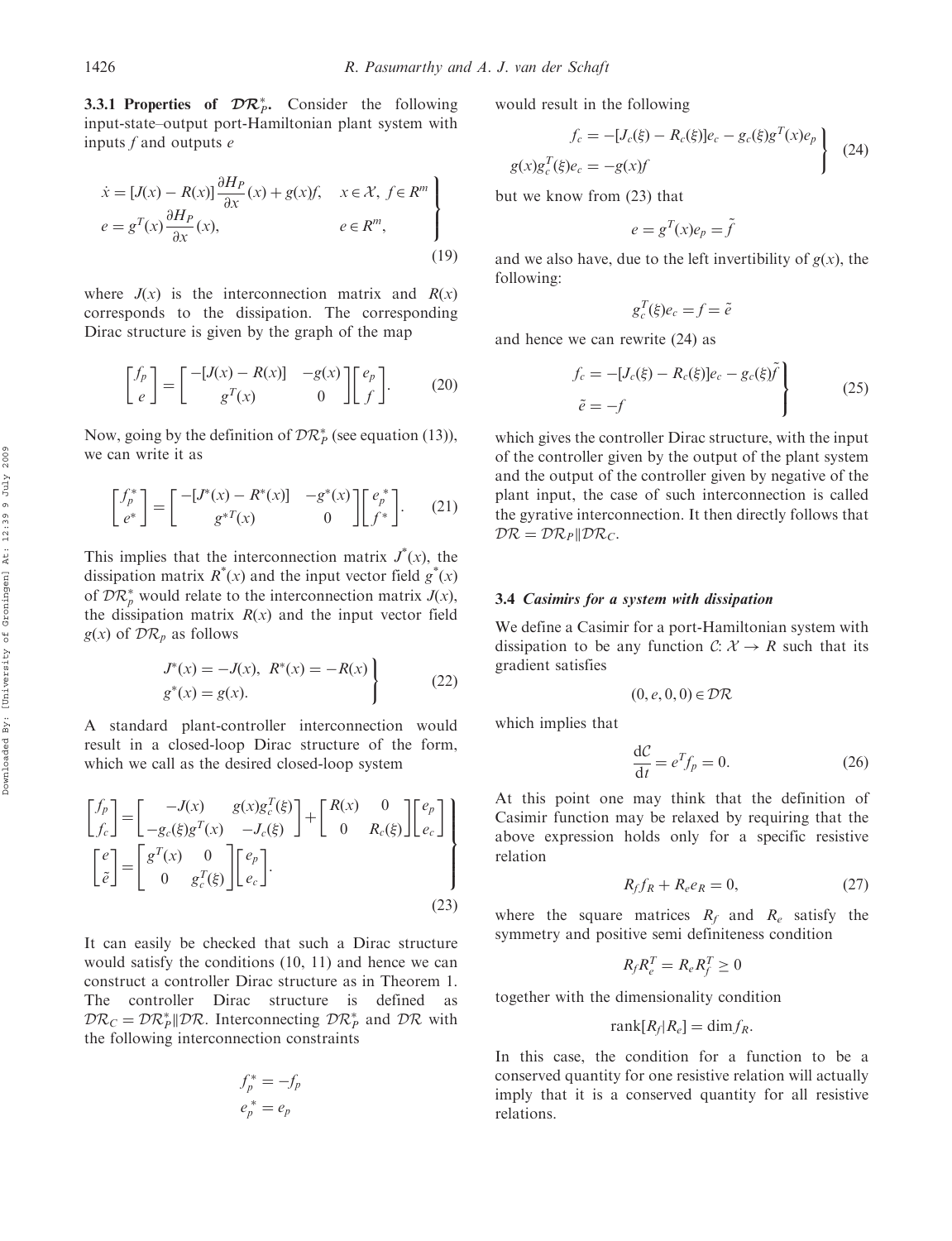Indeed, let C:  $\mathcal{X} \rightarrow R$  be a function satisfying (26) for a specific resistive port R specified by matrices  $R_f$  and  $R_e$ as above. This means that  $e = (\partial C/\partial x)(x)$  satisfies

$$
e^T f_p = 0
$$
,  $\forall f_p$  for which  $\exists e_p, f_R, e_R$  s.t.  
\n $\times (f_p, e_p, f_R, e_R) \in \mathcal{DR}$  and  
\n $\times R_f f_R + R_e e_R = 0$ .

However, this implies that  $(0, e, 0, 0) \in (\mathcal{D} \parallel \mathcal{R})^{\perp}$ . We also know that  $(D||R)^{\perp} = D||(-R)$ , and thus there exists  $\tilde{f}_R$ ,  $\tilde{e}_R$  such that  $R_f \tilde{f}_R - R_e \tilde{e}_R = 0$  and

$$
(0,e,\tilde{f}_R,\tilde{e}_R)\in\mathcal{DR}
$$

Hence,

$$
0 = e^T \cdot 0 + \tilde{e}_R^T \tilde{f}_R = \tilde{e}_R^T \tilde{f}_R
$$

By writing the pseudo resistive relation  $-R$  in image representation van der Schaft (2000),  $\tilde{f}_R = R_e^T \lambda$ ,  $ilde{e}_R = R_f^T \lambda$ , it follows that

$$
\lambda^T R_f R_e^T \lambda = 0
$$

and by the positive definiteness condition  $R_f R_e^T = R_e R_f^T > 0$  this implies that  $\lambda = 0$ , whence  $\tilde{f}_R = \tilde{e}_R = 0$ . Hence not only  $(0, e, \tilde{f}_R, \tilde{e}_R) \in \mathcal{D}$ , but actually  $(0, e, 0, 0) \in \mathcal{D}$ , implying that e is the gradient of the Casimir function.

Of course, the above argument does not fully carry through if the resistive relations are only positive semi-definite. In particular this is the case if  $R_f R_e^T = 0$  (implying zero dissipation), corresponding to the presence of ideal power conserving constraints.

#### 3.5 Achievable Casimirs for any resistive relation

We now consider the question of characterizing the set of achievable Casimirs for the closed-loop system  $DR_P$ || $DR_C$  for all resistive relations and every port behavior. Here  $\mathcal{DR}_P$  is the Dirac structure of the plant port-Hamiltonian system with dissipation with Hamiltonian  $H_P$ , and  $\mathcal{DR}_C$  is the controller



Figure 2.  $\mathcal{DR}_P \| \mathcal{DR}_C$ .

Dirac structure. Then the Casimirs depend on the plant state x, and also on the controller state  $\xi$ , with the controller Hamiltonian  $H_C(\xi)$  at our own disposal.

Consider the notation as in figure 2 and assume that the ports in  $(f_p, e_p)$ ,  $(f_{Rp}, e_{Rp})$  are respectively connected to the (given) energy storing elements and the energy dissipating elements of the plant port-Hamiltonian system. Similarly  $(f_c, e_c)$  are connected to the (to be designed) energy storing elements of the controller port-Hamiltonian system with dissipation; that is  $(f_c = -\dot{\xi}, e_c = (\dot{\partial}^T H_c/\partial \xi))$  and  $(f_{Rc}, e_{Rc})$  are connected to the energy dissipation elements of the controller system. In this situation the achievable Casimirs are functions  $C(x, \xi)$  such that  $\left(\frac{\partial^T C}{\partial x}\right)(x, \xi)$  belongs to the space

$$
P_{Cas} = \{e_p | \exists \mathcal{D} \mathcal{R}_C \text{ s.t. } \exists e_c :
$$
  

$$
(0, e_p, 0, 0, 0, e_c, 0, 0) \in \mathcal{D} \mathcal{R}_P || \mathcal{D} \mathcal{R}_C \}
$$

The following theorem then addresses the question of characterizing the achievable Casimirs of the closedloop system, regarded as functions of the plant state  $x$ by characterization of the space  $P_{Cas.}$ 

**Proposition 2:** The space  $P_{Cas}$  defined above is equal to the space

$$
\tilde{P} = \{e_1 \mid \exists (f, e) \ s.t. \ (0, e_1, 0, 0, f, e) \in \mathcal{DR}_p\}.
$$

**Proof:** We see that  $P_{Cas} \subset \tilde{P}$  trivially and by using the controller Dirac structure  $\mathcal{D}R_C = \mathcal{D}R_P^*$  we obtain  $P \subset P_{Cas.}$ 

#### 3.6 Achievable Casimirs for a given resistive relation

If C:  $X \to R$  is a Casimir function for a specific resistive relation  $\mathcal R$  given by (27), then this means that  $e = (\partial \mathcal{C}/\partial x)(x)$  satisfies

$$
\frac{\partial^T C}{\partial x}(x)f_p = 0 \text{ for all } f_p \text{ s.t. } \exists e_p, f_R, e_R \text{ s.t.}
$$

$$
\times (f_p, e_p, f_R, e_R) \in \mathcal{DR} \text{ and}
$$

$$
\times Rf_R + R_e e_R
$$

which means that  $(0, e, 0, 0) \in (\mathcal{D} \parallel \mathcal{R})^{\perp}$ . Since we know by proposition 1 that  $(\mathcal{D} \| \mathcal{R})^{\perp} = \mathcal{D} \| - \mathcal{R}$ , and thus C is a Casimir function if there exist  $(f_R, e_R)$  such that

$$
\left(0, \frac{\partial \mathcal{C}}{\partial x}, -f_R, e_R\right) \in \mathcal{DR}.
$$

We now consider the question of finding all the achievable Casimirs for closed-loop system  $\mathcal{DR}_P \| \mathcal{DR}_C$ , with  $\mathcal{DR}_p$  the Dirac structure of the plant port-Hamiltonian system with dissipation with Hamiltonian  $H_P$ , and  $\mathcal{DR}_C$  is the controller Dirac structure; for a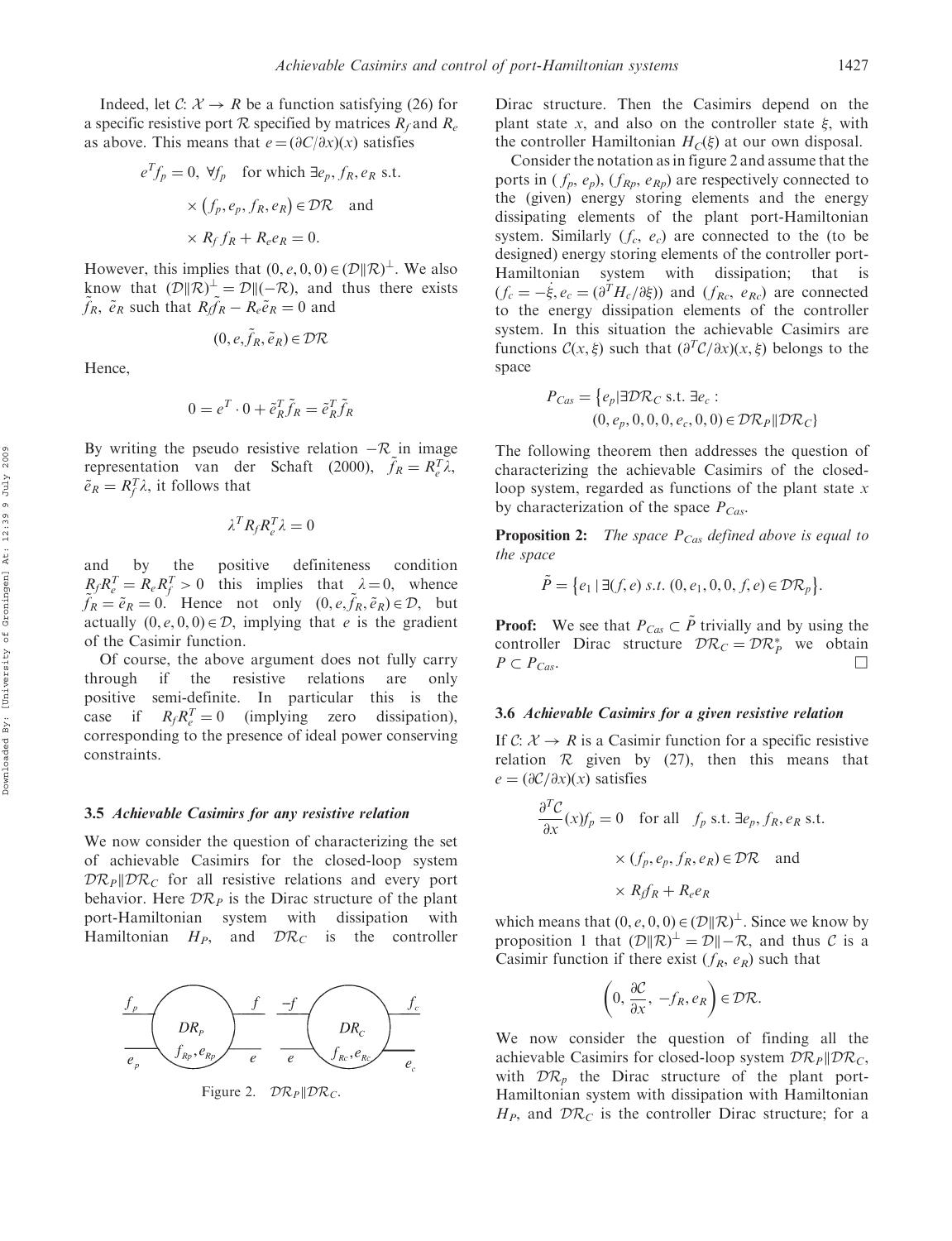given resistive relations and every port behavior. Consider  $\mathcal{DR}_P$  and  $\mathcal{DR}_C$  as above, and in this case the achievable Casimirs are functions  $C(x, \xi)$  such that  $\left(\partial^T \mathcal{C}/\partial x\right)(x,\xi)$  belongs to the space

$$
P_{Cas} = \{e_p \mid \exists \mathcal{D} \mathcal{R}_C \text{ s.t. } \exists e_c, f_{Rp}, e_{Rp}, f_{Rc}, e_{Rc}:\newline (0, e_p, -f_{Rp}, e_{Rp}, 0, e_c, -f_{Rc}, e_{Rc}) \in \mathcal{D} \mathcal{R}_P \|\mathcal{D} \mathcal{R}_C\}.
$$

**Proposition 3:** The space  $P_{Cas}$  defined above is equal to the linear space

$$
\tilde{P} = \left\{ e_p \mid \exists (f_{Rp}, e_{Rp}, f, e) \ s.t. \ (0, e_p, -f_{Rp}, e_{Rp}, f, e) \in \mathcal{DR}_P \right\}.
$$

Proof: The proof follows the same procedure as in Proposition 2.  $\Box$ 

Remark 3: The characterization in terms of plant state is useful in the sense that given a plant Dirac structure we can, without defining a controller, determine whether or not there exist Casimir functions for the closed-loop system as will be shown in examples below. This is in addition to the fact the we can also know the Casimir functions for all R and  $R_c$ , with  $R_c \ge 0$  and  $R_c \ge 0$ .

Example 1: Consider the port-Hamiltonian system with  $(f_p, e_p)$  respectively the flows and efforts corresponding to the energy storage elements,  $(f_R, e_R)$  the flows and efforts corresponding to the energy dissipating elements and inputs  $f$  and outputs  $e$ . The corresponding Dirac structure is given by

$$
f_p = -J(x)e_p - g_R(x)f_R - g(x)f
$$

$$
\begin{bmatrix} e_R \\ e \end{bmatrix} = \begin{bmatrix} g_R^T(x) \\ g^T(x) \end{bmatrix} e_p.
$$

The characterization of the space  $P_{Cas}$  is given by

$$
P_{Cas} = \left\{ e_p \mid \exists f_p \quad \text{s.t.} \quad 0 = -J(x)e_p - g(x)f \right\}
$$
  
and 
$$
0 = g_R^T(x)e_p \right\}.
$$
 (28)

The above expression implies that the achievable Casimirs do not depend on the coordinate where dissipation enters into the system (follows from the second line, and well known in literature as the ''dissipation obstacle''), in addition to that they are also the Hamiltonian functions corresponding to the input vector fields given by the columns of  $g(x)$ .

Example 2 (The series RLC circuit): The dynamics of the circuit are given by

$$
\begin{bmatrix} \dot{x}_1 \\ \dot{x}_2 \end{bmatrix} = \begin{bmatrix} 0 & 1 \\ -1 & R \end{bmatrix} \begin{bmatrix} x_1/C \\ x_2/L \end{bmatrix} + \begin{bmatrix} 0 \\ 1 \end{bmatrix} u
$$

and the corresponding Dirac structure given by

$$
\begin{bmatrix} -\dot{x}_1 \\ -\dot{x}_2 \end{bmatrix} = \begin{bmatrix} 0 & -1 \\ 1 & 0 \end{bmatrix} \begin{bmatrix} x_1/C \\ x_2/L \end{bmatrix} = \begin{bmatrix} 0 & 0 \\ 0 & 1 \end{bmatrix} \begin{bmatrix} 0 \\ Rx_2/L \end{bmatrix} - \begin{bmatrix} 0 \\ 1 \end{bmatrix} u
$$

$$
e_R = \begin{bmatrix} 0 \\ 0 \end{bmatrix} \begin{bmatrix} x_2 \\ E \end{bmatrix}
$$

$$
e_P = \frac{x_2}{L}
$$

comparing with the previous example we have

$$
(f_p, e_p, f_R, e_R, f, e)
$$
  
=  $\left(-[\dot{x}_1, \dot{x}_2]^T, \left[\frac{x_1}{C}, \frac{x_2}{L}\right]^T, \left[0 \ R \frac{x_2}{L}\right]^T, \left[0 \ \frac{x_2}{L}\right]^T, u, e\right),$   

$$
g(x) = \begin{bmatrix} 0 \\ 1 \end{bmatrix}, g_R(x) = \begin{bmatrix} 0 \\ 1 \end{bmatrix}.
$$

In this case the achievable Casimirs (in terms of the plant state  $x$ ) should satisfy the following set of equations

$$
\frac{\partial C}{\partial x_2}(x,\xi) = 0.
$$

The above expression implies that any Casimir function for this system does not depend on  $x_2$  term, which is precisely where dissipation enters into the system. There however do exist Casimirs depending on the  $x_1$  term.

Example 3 (The parallel RLC circuit): We next consider the case of a parallel RLC circuit whose dynamics are given by the following set of equations

$$
\begin{bmatrix} \dot{x}_1 \\ \dot{x}_2 \end{bmatrix} = \begin{bmatrix} 1/R & 1 \\ -1 & 0 \end{bmatrix} \begin{bmatrix} x_1/C \\ x_2/L \end{bmatrix} + \begin{bmatrix} 0 \\ 1 \end{bmatrix} u
$$

and the corresponding Dirac structure given by

$$
\begin{bmatrix} -\dot{x}_1 \\ -\dot{x}_2 \end{bmatrix} = \begin{bmatrix} 0 & -1 \\ 1 & 0 \end{bmatrix} \begin{bmatrix} x_1/C \\ x_2/L \end{bmatrix} - \begin{bmatrix} 1 & 0 \\ 0 & 0 \end{bmatrix} \begin{bmatrix} x_1/RC \\ 0 \end{bmatrix} - \begin{bmatrix} 0 \\ 1 \end{bmatrix} u,
$$

where

$$
(f_p, e_p, f_R, e_R, f, e) = \left(-[\dot{x}_1, \dot{x}_2]^T, [x_1/C, x_2/L]^T, \times [x_1/RC \quad 0]^T, [0 \quad x_2/L]^T, u, e\right),
$$

$$
g(x) = \begin{bmatrix} 0 \\ 1 \end{bmatrix}, g_R(x) = \begin{bmatrix} 1 \\ 0 \end{bmatrix}.
$$

As above the achievable Casimirs in terms of the plant state x should be such that

$$
\frac{\partial \mathcal{C}}{\partial x_1}(x,\xi) = \frac{\partial \mathcal{C}}{\partial x_2}(x,\xi) = 0
$$

which means that we cannot find any Casimir functions for the closed-loop system which depend on the plant state  $x$  (the only possible Casimirs are the "trivial")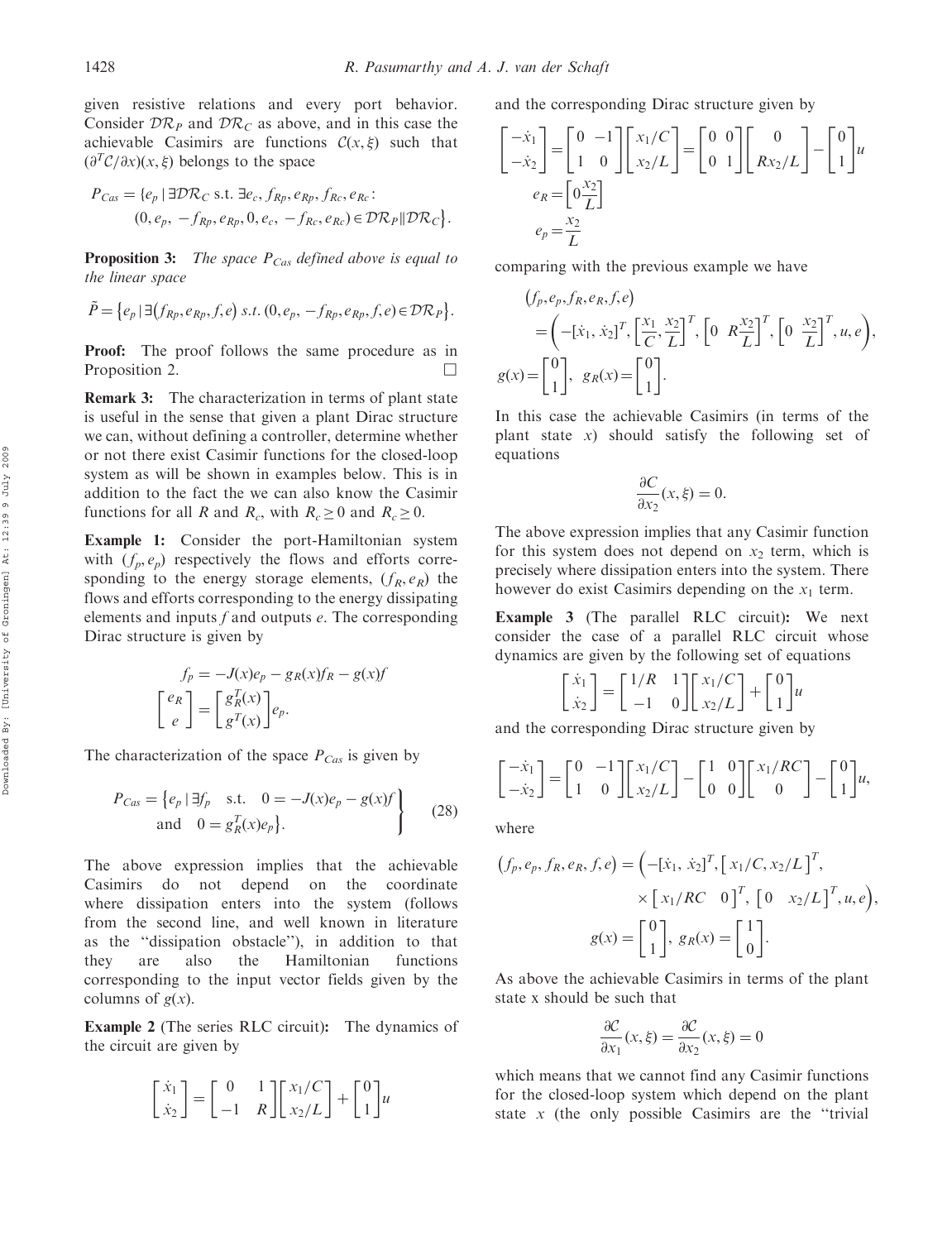Casimirs'' which are constant), hence we cannot directly apply the control by interconnection method for such systems.

## 4. Achievable Casimirs for systems with dissipation: Infinite dimensions

In this section we discuss interconnection properties of infinite-dimensional systems defined by a Stokes–Dirac structures, in particular systems with dissipation. Dissipation can enter into a infinite dimensional port-Hamiltonian system in two ways: either by terminating its boundary or boundaries by a resistive relation or through the spatial domain where we terminate some or all of the distributed ports by a resistive relation. In this section we focus on the latter case where we have dissipation entering into the system through the spatial domain. The case of terminating the boundary of the system by a resistive relation can be considered as a special case of interconnection of mixed finite and infinite dimensional port-Hamiltonian systems as will be discussed on the next section.

## 4.1 Composition of Dirac structure and a resistive relation

We discuss here the composition of a Stokes–Dirac structure and a resistive relation, where the dissipation enters into the system through the spatial domain (part or whole of it).

Proposition 4: Let  $D$  be a Stokes–Dirac structure defined with respect to  $\mathcal{F}_{p,q} \times \mathcal{E}_{p,q} \times \mathcal{F}_{R_{p,q}} \times \mathcal{E}_{R_{p,q}} \times$  $\mathcal{F}_b \times \mathcal{E}_b$  as follows:

$$
\begin{bmatrix} f_p \\ f_q \end{bmatrix} = \begin{bmatrix} 0 & (-1)^r d \\ d & 0 \end{bmatrix} \begin{bmatrix} e_p \\ e_q \end{bmatrix} - g_R \begin{bmatrix} f_{Rp} \\ f_{Rq} \end{bmatrix};
$$

$$
\begin{bmatrix} e_{Rp} \\ e_{Rq} \end{bmatrix} = g_R^T \begin{bmatrix} e_p \\ e_q \end{bmatrix};
$$

$$
\begin{bmatrix} f_b \\ e_b \end{bmatrix} = \begin{bmatrix} 1 & 0 \\ 0 & -(-1)^{n-q} \end{bmatrix} \begin{bmatrix} e_p & |_{\partial Z} \\ e_q & |_{\partial Z} \end{bmatrix}.
$$
(29)

Furthermore let  $R$  be a resistive relation defined with respect to  ${\mathcal F}_{R_{p,q}} \times {\mathcal E}_{R_{p,q}}$ . Let  $S_* \colon \Omega^{n-k}(Z) \to \Omega^k(Z)$  be a map satisfying

$$
\int_{Z} e_R \wedge (S * e_R) = \int_{Z} (S * e_R) \wedge e_R \ge 0,
$$
  

$$
\forall e_R \in \Omega^{n-k}(Z), \quad R \in R. \tag{30}
$$

We consider here a typical case where the flows and the efforts of the energy dissipating elements are related as

$$
f_R = -S * e_R.
$$

Here  $f_R$  and  $e_R$  correspond to the flows and effort variables of the resistive elements in both the p and q energy domains, i.e.

$$
f_R = [f_{Rp} \quad f_{Rq}]^T
$$

$$
e_R = [e_{Rp} \quad e_{Rq}]^T.
$$

Similarly S also incorporates the dissipation in both the energy domains. Typically S is a block of the form

$$
S = \begin{bmatrix} G & 0 \\ 0 & R \end{bmatrix}.
$$
 (31)

Defining interconnections of  $D$  and  $R$  in the standard way, we have the composed structure as follows:

$$
\begin{bmatrix} f_p \\ f_q \end{bmatrix} = \begin{bmatrix} 0 & (-1)^r \mathbf{d} \\ \mathbf{d} & 0 \end{bmatrix} \begin{bmatrix} e_p \\ e_q \end{bmatrix} - g_R \begin{bmatrix} f_{Rp} \\ f_{Rq} \end{bmatrix};
$$
\n
$$
\begin{bmatrix} f_{Rp} \\ f_{Rq} \end{bmatrix} = - \begin{bmatrix} G^* & 0 \\ 0 & R^* \end{bmatrix} \begin{bmatrix} e_{Rp} \\ e_{Rq} \end{bmatrix}
$$
\n
$$
\begin{bmatrix} \frac{e_{Rp}}{e_{Rq}} \end{bmatrix} = g_R^T \begin{bmatrix} e_p \\ e_q \end{bmatrix}
$$
\n(32)

which has the property that

$$
(\mathcal{D} \Vert \mathcal{R})^{\perp} = \mathcal{D} \Vert - \mathcal{R},
$$

where  $R$  again is a pseudo resistive relation (corresponding the negative resistance).

**Proof:** For simplicity of the proof we take a system with a 1D spatial domain and assume zero boundary conditions (meaning that all the boundary variables are set to zero). Then the bilinear form on  $\mathcal{D} \parallel \mathcal{R}$  is given by

$$
\left\langle \left\langle \left( f_p^1, f_q^1, e_p^1, e_q^1 \right), \left( f_p^2, e_p^2, f_q^2, e_q^2 \right) \right\rangle \right\rangle
$$
\n
$$
= \int_Z \left[ e_p^2 \wedge f_p^1 + e_p^1 \wedge f_p^2 + e_q^2 \wedge f_q^1 + e_q^1 \wedge f_q^2 \right] \tag{33}
$$

Part I: Take a  $(f_p^1, f_q^1, e_p^1, e_q^1) \in \mathcal{D} \parallel \mathcal{R}$  and take any other  $(f_p^2, f_q^2, e_p^2, e_q^2) \in \mathcal{D} \parallel (-\mathcal{R})$ . By substituting (29) into (33), the right hand side of (33) becomes

$$
\int_{Z} \left[ e_{p}^{2} \wedge \left( \mathrm{d}e_{q}^{1} + G \ast e_{p}^{1} \right) + e_{p}^{1} \wedge \left( \mathrm{d}e_{q}^{2} - G \ast e_{p}^{2} \right) \right.\left. + e_{q}^{2} \wedge \left( \mathrm{d}e_{p}^{1} + R \ast e_{q}^{1} \right) + e_{q}^{1} \wedge \left( \mathrm{d}e_{p}^{2} - R \ast e_{q}^{2} \right) \right]= \int_{Z} \left[ e_{p}^{2} \wedge \mathrm{d}e_{q}^{1} + e_{p}^{2} \wedge G \ast e_{p}^{1} + e_{p}^{1} \wedge \mathrm{d}e_{q}^{2} - e_{p}^{1} \wedge G \ast e_{p}^{2} + e_{q}^{2} \right.\left. \wedge \mathrm{d}e_{p}^{1} + e_{q}^{2} \wedge R \ast e_{q}^{1} + e_{q}^{1} \wedge \mathrm{d}e_{p}^{2} - e_{q}^{1} \wedge R \ast e_{q}^{2} \right]. \tag{34}
$$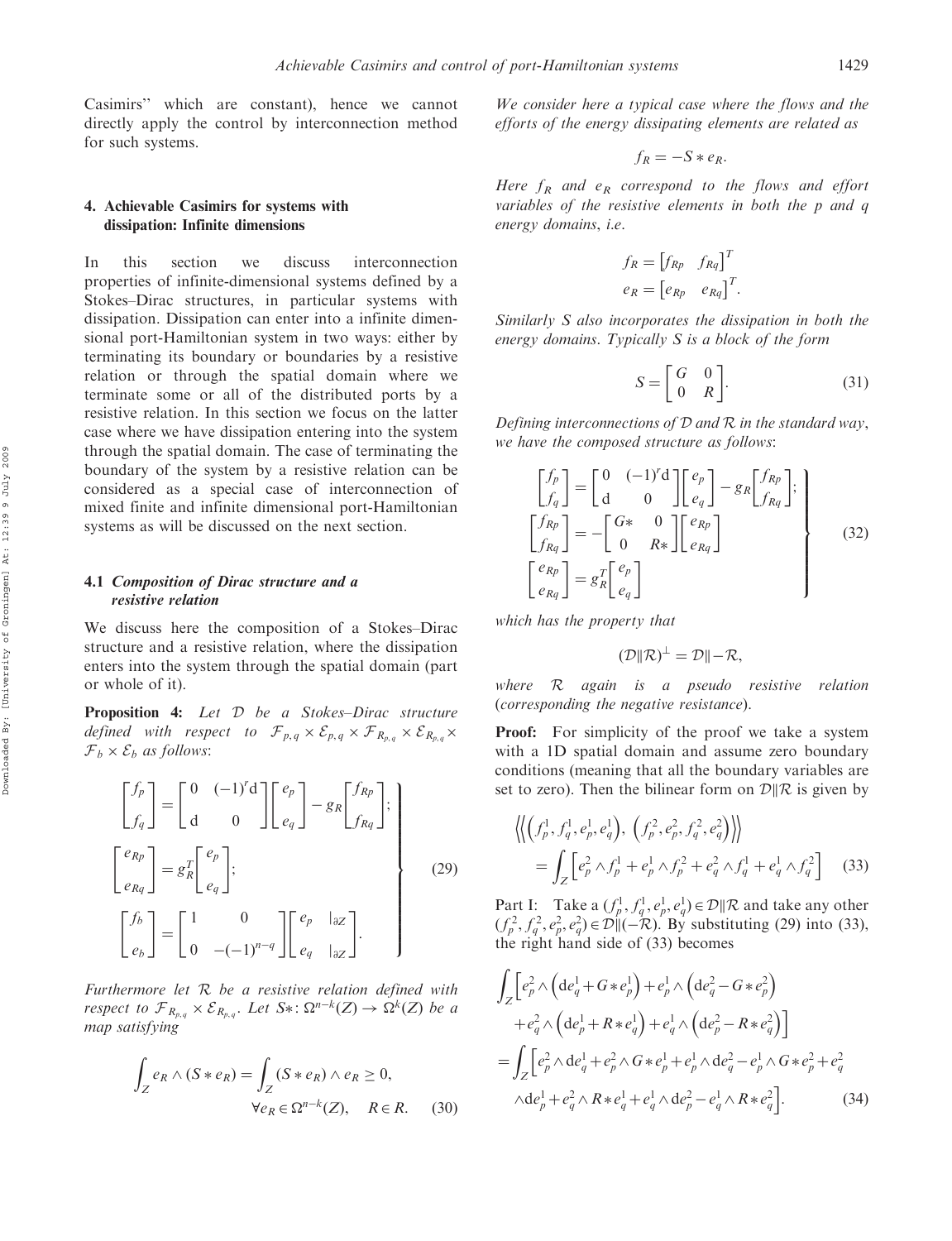We now use the following properties of the exterior derivative and the Hodge star operator

$$
d(\alpha \wedge \beta) = d\alpha \wedge \beta + \alpha \wedge d\beta
$$

$$
\alpha \wedge \beta = \beta \wedge \alpha
$$

$$
\alpha \wedge (\beta * \gamma) = (\beta * \alpha) \wedge \gamma
$$

Before we proceed, we would like to mention here that since we are dealing here with an infinite-dimensional system with a 1D spatial domain, we deal only with zero-forms and one-forms. The above properties hold for the case where  $\alpha$  is a one form,  $\beta$  and  $\nu$  are zero forms. For general case of n-forms refer to Abraham et al. (1988).

Using the above properties and the Stokes' theorem, equation (34) can be written as

$$
\int_{Z} \left[ d\left(e_{p}^{2} \wedge e_{q}^{1}\right) - de_{p}^{2} \wedge e_{q}^{1} + G \ast e_{p}^{2} \wedge e_{p}^{1}\n+ d\left(e_{p}^{1} \wedge e_{q}^{2}\right) - de_{p}^{1} \wedge e_{q}^{2} - G \ast e_{p}^{2} \wedge e_{p}^{1} + de_{p}^{1} \wedge e_{q}^{2}\n+ R \ast e_{q}^{2} \wedge e_{q}^{1} + de_{p}^{2} \wedge e_{q}^{1} - R \ast e_{q}^{2} \wedge e_{q}^{1}\right] = 0
$$

Hence  $(\mathcal{D} \Vert -\mathcal{R}) \subset (\mathcal{D} \Vert \mathcal{R})^{\perp}$ .

Part II: Let  $(f_p^1, f_q^1, e_p^1, e_q^1) \in \mathcal{D} \parallel \mathcal{R}$  and let  $(f_p^2, f_q^2, e_p^2, e_q^2) \in (\mathcal{D} \parallel -\mathcal{R})^{\perp}$ , hence the right hand side of  $(33)$  is zero for these elements and hence by substitution, we have

$$
\int_{z} \left[ e_{p}^{2} \wedge \left( d e_{q}^{1} + G * e_{p}^{1} \right) + e_{p}^{1} \wedge f_{p}^{2} \right]
$$
  
+  $e_{q}^{2} \wedge \left( d e_{p}^{1} + R * e_{q}^{1} \right) + e_{q}^{1} \wedge f_{q}^{2} \right] = 0$   
 $\Rightarrow \int_{Z} \left[ e_{p}^{2} \wedge d e_{q}^{1} + e_{p}^{2} \wedge G * e_{p}^{1} + e_{p}^{1} \wedge f_{p}^{2} + e_{q}^{2} \wedge d e_{p}^{1} \right]$   
+  $e_{q}^{2} \wedge R * e_{q}^{1} + e_{q}^{1} \wedge f_{q}^{2} \right] = 0.$ 

Now, again using the above mentioned properties of the exterior derivative and the Hodge star operator, we get

$$
\int_{Z} \left[ d \left( e_{p}^{2} \wedge e_{q}^{1} \right) - d e_{p}^{2} \wedge e_{q}^{1} + G \ast e_{p}^{2} \wedge e_{p}^{1} + e_{p}^{1} \wedge f_{p}^{2} + d \left( e_{q}^{2} \wedge e_{p}^{1} \right) \right] - d e_{q}^{2} \wedge e_{p}^{1} + R \ast e_{q}^{2} \wedge e_{q}^{1} + e_{q}^{1} \wedge f_{q}^{2} = 0 \right]
$$

Since, we assume zero boundary conditions and applying the Stokes theorem the above expression can be written as

$$
\int_{z} - (\mathrm{d}e_p^2 - R * e_q^2) \wedge e_q^1 - (\mathrm{d}e_q^2 - G * e_p^2) \wedge e_p^1 + f_p^2 \wedge e_p^1
$$
  
+  $f_q^2 \wedge e_q^1 = 0$ 

which implies that

$$
f_p^2 = \mathrm{d}e_q^2 - G * e_p^2
$$
  

$$
f_q^2 = \mathrm{d}e_p^2 - R * e_q^2
$$

showing that  $(f_p^2, f_q^2, e_p^2, e_q^2) \in \mathcal{D} \| (-\mathcal{R}),$  which means that  $(D||\mathcal{R})^{\perp} \subset \mathcal{D}||(-\mathcal{R})$ , completing the proof.  $\square$ 

Remark 4: Equation (32), defines an infinitedimensional port-Hamiltonian system with dissipation. The port-Hamiltonian system with dissipation now satisfies the energy balance inequality; also see van der Schaft and Maschke (2002)

$$
\frac{dH}{dt} = \int_{\partial Z} f_b \wedge e_b - \int_Z e_R \wedge S(e_R)
$$
  

$$
\leq \int_{\partial Z} f_b \wedge e_b.
$$

#### 4.2 Achievable Dirac structures

Similar to the finite dimensional case we investigate what are the achievable closed-loop Dirac structures interconnecting a given plant Stokes–Dirac structure with dissipation  $\mathcal{DR}_P$  to a to be designed controller Stokes–Dirac structure with dissipation  $\mathcal{DR}_C$ .

Theorem 2: Given a plant Stokes-Dirac structure with dissipation  $\mathcal{DR}_P$ , a certain interconnected  $DR = DR_P||DR_C$  can be achieved by a proper choice of the controller Stokes–Dirac structure with dissipation if and only if the following two conditions are satisfied

$$
\mathcal{DR}_P^0 \subset \mathcal{DR}^0 \tag{35}
$$

$$
\mathcal{D}\mathcal{R}^{\pi} \subset \mathcal{D}\mathcal{R}^{\pi}_{P} \tag{36}
$$

where

$$
\mathcal{DR}_P^0 := \left\{ (f_{pq}, e_{pq}, f_{R_{pq}}, e_{R_{pq}}) \mid (f_{pq}, e_{pq}, f_{R_{pq}}, e_{R_{pq}}, 0, 0) \in \mathcal{DR}_P \right\}^1
$$
\n
$$
\mathcal{DR}_P^{\pi} := \left\{ (f_{pq}, e_{pq}, f_{R_{pq}}, e_{R_{pq}}) \mid \exists (f_b, e_b) : (f_{pq}, e_{pq}, f_{R_{pq}}, e_{R_{pq}}, f_b, e_b) \in \mathcal{DR}_P \right\}
$$
\n
$$
\mathcal{DR}^0 := \left\{ (f_{pq}, e_{pq}, f_{R_{pq}}, e_{R_{pq}}) \mid (f_{pq}, e_{pq}, f_{R_{pq}}, e_{R_{pq}}, 0, 0, 0, 0) \in \mathcal{DR} \right\}
$$
\n
$$
\mathcal{DR}^{\pi} := \left\{ (f_{pq}, e_{pq}, f_{R_{pq}}, e_{R_{pq}}) \mid \exists (f_{pq}^c, e_{pq}^c, f_{R_{pq}}^c, e_{R_{pq}}^c) : (f_{pq}, e_{pq}, f_{R_{pq}}, e_{R_{pq}}, f_{pq}^c, e_{pq}^c, f_{R_{pq}}^c, e_{R_{pq}}^c) \in \mathcal{DR} \right\}.
$$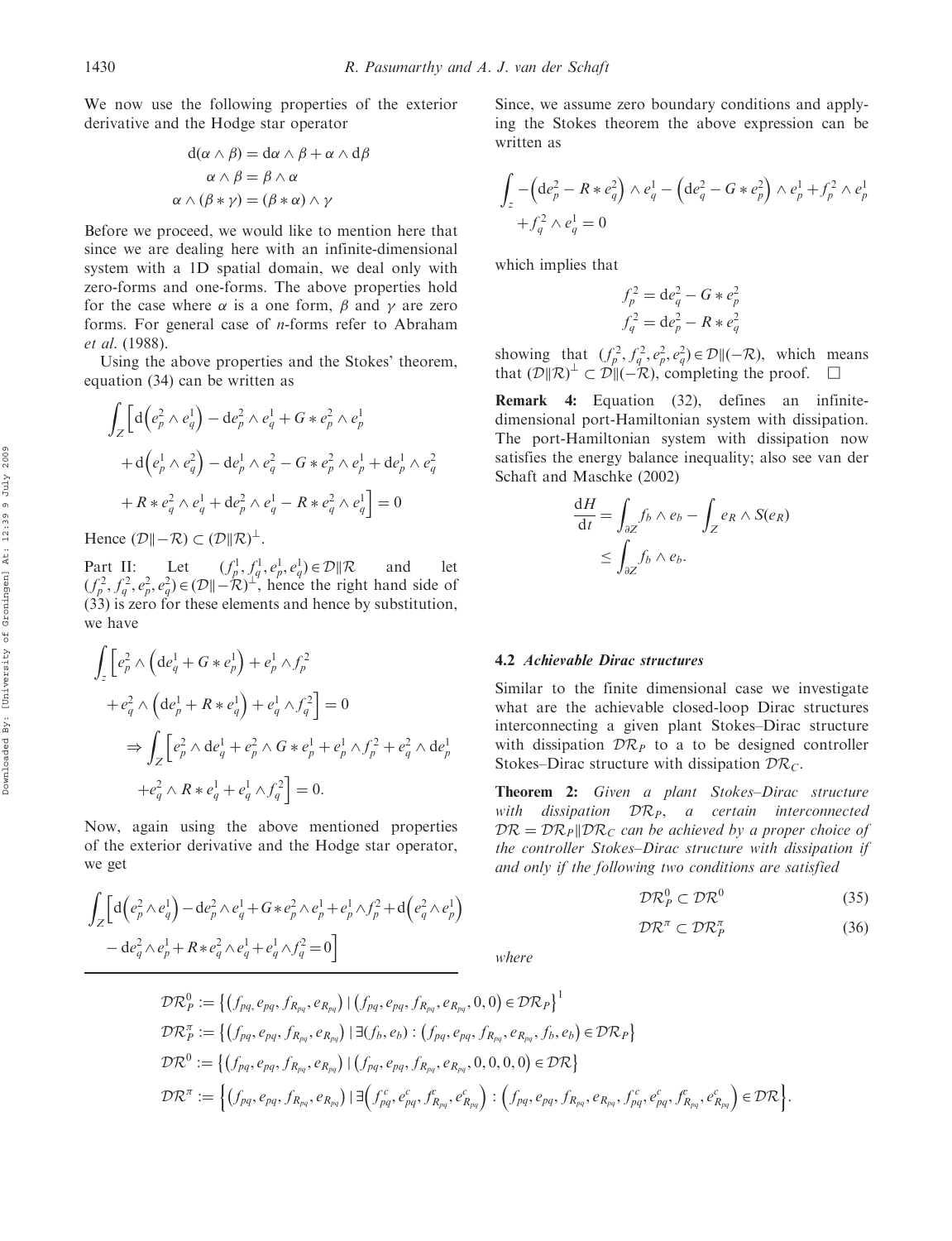

Figure 3.  $\mathcal{DR} = \mathcal{DR}_P || \mathcal{DR}_p^* || \mathcal{DR}$ .

**Proof:** The proof follows the same lines as in the finite dimensional case, which again is based on a ''copy'' of  $\mathcal{DR}_p$  (also see figure 3) which in this case is defined as

$$
\mathcal{DR}_P^* := \left\{ (f_{pq}, e_{pq}, f_{R_{pq}}, e_{R_{pq}}, f_b, e_b) | \times (-f_{pq}, e_{pq}, -f_{R_{pq}}, e_{R_{pq}}, -f_b, e_b) \in \mathcal{DR}_P \right\}.
$$
 (37)

**4.2.1 Properties of**  $\mathcal{DR}_p^*$ . Consider a 1D infinitedimensional system with a distributed dissipation defined with respect to a Stokes–Dirac structure  $\mathcal{DR}_P$ given by

$$
\begin{bmatrix} f_p \\ f_q \end{bmatrix} = \begin{bmatrix} G* & d \\ d & Rs \end{bmatrix} \begin{bmatrix} e_p \\ e_q \end{bmatrix}
$$
  

$$
\begin{bmatrix} f_b \\ e_b \end{bmatrix} = \begin{bmatrix} -1 & 0 \\ 0 & 1 \end{bmatrix} \begin{bmatrix} e_p & |_{\partial Z} \\ e_q & |_{\partial Z} \end{bmatrix}.
$$
 (38)

Now, consider the following closed-loop (achievable) Dirac structure  $\mathcal{DR}$ . This is obtained by interconnecting this system to another infinite-dimensional port-Hamiltonian system.

$$
\begin{bmatrix} f_p \\ f_q \\ f_p^c \\ f_q^c \end{bmatrix} = \begin{bmatrix} G* & d & 0 & 0 \\ d & R* & 0 & 0 \\ 0 & 0 & G^c * & d \\ 0 & 0 & d & R^c * \end{bmatrix} \begin{bmatrix} e_p \\ e_q \\ e_p^c \\ e_p^c \end{bmatrix}.
$$
 (39)

It can easily be checked that this Dirac structure satisfies the conditions (35, 36). By the definition of  $\mathcal{DR}_P^*$  from equation (37), we can write it as

$$
\begin{bmatrix} f_p^* \\ f_q^* \end{bmatrix} = \begin{bmatrix} G^* & d \\ d & R^* \end{bmatrix} \begin{bmatrix} e_p^* \\ e_q^* \end{bmatrix}
$$
\n
$$
\begin{bmatrix} f_b^* \\ e_b^* \end{bmatrix} = \begin{bmatrix} -1 & 0 \\ 0 & 1 \end{bmatrix} \begin{bmatrix} e_p^* & |_{\partial Z} \\ e_q^* & |_{\partial Z} \end{bmatrix}.
$$
\n(40)

Theorem 2 defines the controller Dirac structure with dissipation as  $\mathcal{DR}_C = \mathcal{DR}_P^* || \mathcal{DR}$ . Now, interconnecting  $DR<sub>P</sub>$  with  $DR$  with the following interconnection constraints

$$
f_p^* = -f_p \t f_q^* = -f_q \t f_b^* = -f_b
$$
  
\n
$$
e_p^* = e_p \t e_q^* = e_q \t e_b^* = e_b
$$
\n(41)

would, with the help of a few computations, result in the following controller Stokes–Dirac structure with dissipation

$$
\begin{bmatrix} f_p^c \\ f_q^c \end{bmatrix} = \begin{bmatrix} G^c * & d \\ d & R^c * \end{bmatrix} \begin{bmatrix} e_p^c \\ e_q^c \end{bmatrix}
$$
\n
$$
\begin{bmatrix} f_b^c \\ e_b^c \end{bmatrix} = \begin{bmatrix} -1 & 0 \\ 0 & 1 \end{bmatrix} \begin{bmatrix} e_p^c & |_{\partial Z} \\ e_q^c & |_{\partial Z} \end{bmatrix}.
$$
\n(42)

It then immediately follows that  $\mathcal{DR} = \mathcal{DR}_P \| \mathcal{DR}_C$ 

Remark 5: If we consider infinite-dimensional Dirac structures defined on Hilbert spaces, then the compositional property is not immediate, as shown in Golo (2002). Necessary and sufficient conditions have been derived in Kurula et al. (2006) for the composition of two or more Dirac structures on Hilbert spaces to again define a Dirac structure. The infinite-dimensional Dirac structures we focus on here are of a particular kind, which we call the Stokes–Dirac structure, which are defined on spaces of differential forms. We have shown that a power-conserving interconnection of a number of Stokes–Dirac structures is again a Stokes–Dirac structure. Now, relating this to this Hilbert space setting, it follows that the composition of Stokes–Dirac structure satisfies the necessary and sufficient conditions as derived in Kurula et al. (2006) for the composition to again define a Stokes–Dirac structure.

#### 4.3 Achievable Casimirs

A Casimir function for an infinite dimensional port-Hamiltonian system with dissipation is any functional  $C: \mathcal{X} \rightarrow R$  such that the Casimir gradients satisfy

$$
(0, e_{pq}, -f_{Rpq}, e_{Rpq}) \in \mathcal{D}
$$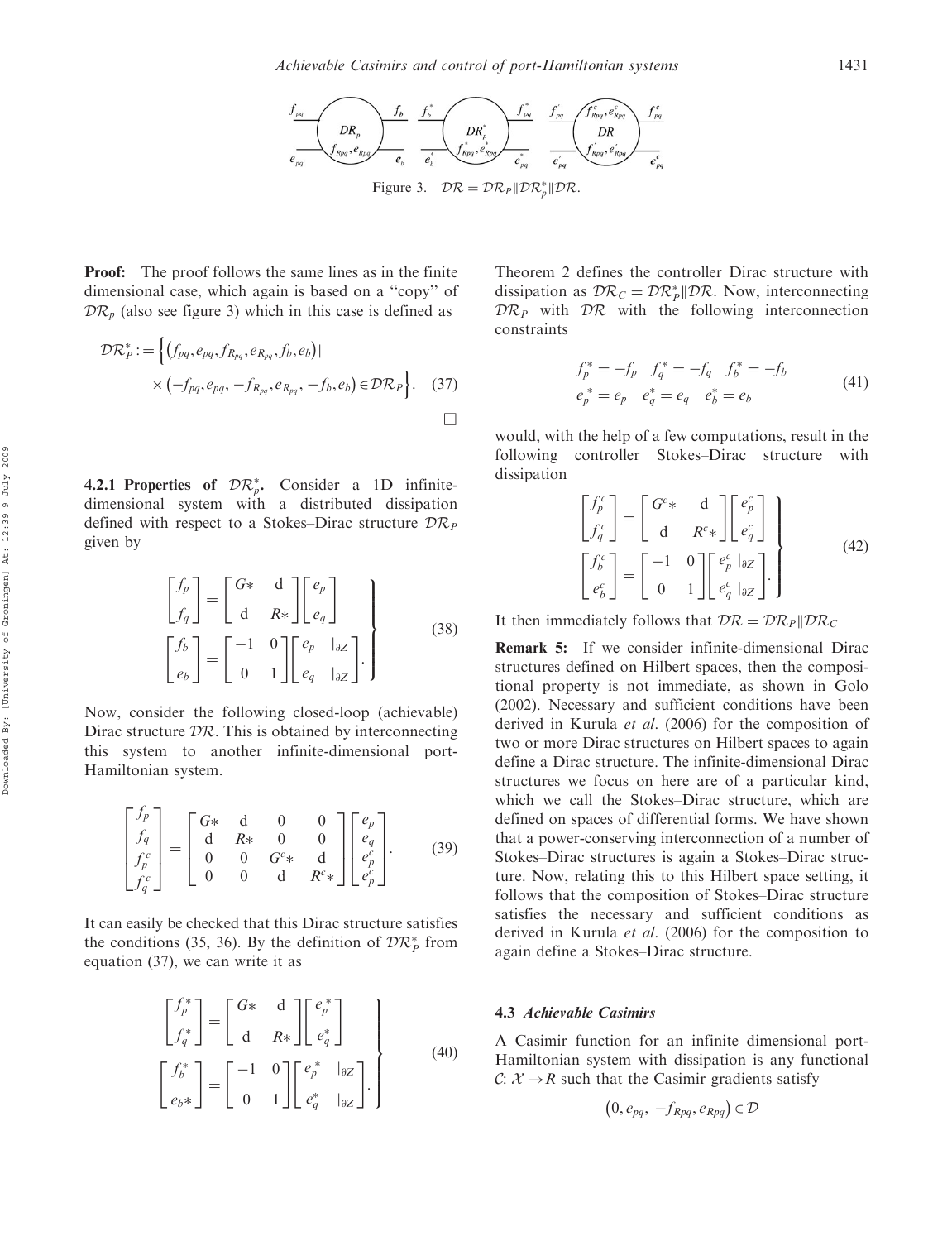

implying that

$$
\frac{\mathrm{d}C}{\mathrm{d}t} = \int_Z e_p \wedge f_p + e_q \wedge f_q = 0.
$$

To address the question of finding all the achievable Casimirs for the closed loop system  $\mathcal{DR}_P \| \mathcal{DR}_C$ , we consider the case where both  $\mathcal{DR}_P$  and  $\mathcal{DR}_C$  are infinite dimensional port-Hamiltonian systems with dissipation, and are defined with respect to a Stokes–Dirac structure. The interconnection between  $\mathcal{DR}_P$  and  $\mathcal{DR}_C$  takes place through the boundary of the system (see figure 4). It can easily be shown that such an interconnection (through the boundary) leads to another port-Hamiltonian system with dissipation. In this case the achievable Casimirs are functional C such that  $e_{pq} = \delta_{pq} C$  belongs to the space

$$
P_{Cas} = \left\{ e_{pq} \mid \exists \mathcal{D} \mathcal{R}_c \ s.t \ \exists e_{pq}^c, f_{Rpq}, e_{Rpq}, f_{Rpq}^c, e_{Rpq}^c : \right.
$$

$$
\left( 0, e_{pq}, -f_{Rpq}, e_{Rpq}, 0, e_{pq}^c \right.
$$

$$
-f_{Rpq}^c, e_{Rpq}^c \in \mathcal{D} \mathcal{R}_P || \mathcal{D} \mathcal{R}_C \right\}.
$$

Here  $\delta_{pq}C = [\delta_p C \ \delta_q C]$  are variational derivatives of C with respect to  $p$  and  $q$  respectively. See van der Schaft and Maschke (2002) and the references therein.

The characterization of the set of achievable Casimirs of the closed-loop system in terms of the plant state, by finding characterization of the space  $P_{Cas}$ , is addressed by the following Proposition.

**Proposition 4:** The space  $P_{Cas}$  defined above is equal to the linear space

$$
\tilde{P} = \left\{ e_{pq} \mid \exists (f_{Rpq}, e_{Rpq}, f_b, e_b) : \right.
$$

$$
(0, e_{pq}, -f_{Rpq}, e_{Rpq}, f_b, e_b) \in \mathcal{DR}_P \right\}
$$

Proof: The proof follows the same steps as before by taking  $\mathcal{DR}_C = \mathcal{DR}_P^*$ , where  $\mathcal{DR}_P^*$  is as defined above.  $\Box$ 

Example 4: Consider a transmission line with distributed dissipation over the entire spatial domain with  $Z = [0, l] \in R$ . The flow variables are the charge density one-form  $Q = Q(z, t)dz \in \Omega^1([0, l])$ , and the flux density one-form  $\phi = \phi(z, t) dz \in \Omega^1([0, l])$ , hence  $p = q = n = 1$ . The total energy stored at time t in the transmission line is given by

$$
H(Q, \phi) = \int_0^l \frac{1}{2} \left( \frac{Q^2(z, t)}{C(z)} + \frac{\phi^2(z, t)}{L(z)} \right) dz
$$

with effort variables

$$
\delta_Q H = \frac{Q(z, t)}{C(z)} = V(z, t),
$$
 the voltage  

$$
\delta_{\phi} H = \frac{\phi(z, t)}{L(z)} = I(z, t),
$$
 the current

with  $C(z)$ ,  $L(z)$  are, respectively, the distributed capacitance and distributed inductance of the line. The resulting dynamics of the transmission line with dissipation are given by

$$
\begin{bmatrix} -\partial_t Q(z, t) \\ -\partial_t \phi(z, t) \end{bmatrix} = \left( \begin{bmatrix} 0 & d \\ d & 0 \end{bmatrix} + \begin{bmatrix} G* & 0 \\ 0 & R* \end{bmatrix} \right) \begin{bmatrix} \delta_Q H \\ \delta_{\phi} H \end{bmatrix}
$$

$$
\begin{bmatrix} f_b \\ e_b \end{bmatrix} = \begin{bmatrix} 0 & -1 \\ 1 & 0 \end{bmatrix} \begin{bmatrix} \delta_Q H & \vert_{\partial Z} \\ \delta_{\phi} H & \vert_{\partial Z} \end{bmatrix},
$$

where  $d: \Omega^0(Z) \to \Omega^1(Z)$ , denotes the exterior derivative and  $\ast: \Omega^0(Z) \to \Omega^1(Z)$ , the Hodge star operator and G and R respectively being the distributed conductance and distributed resistance in the transmission line. Now, by applying proposition (4) and after some simple computations, we see that the achievable Casimirs are all functional  $C(Q(z, t), \phi(z, t)$  which satisfy (see also Macchelli and Melchiorri (2005))

$$
d\delta_{\phi}C - G * \delta_{q}C = 0
$$
  

$$
d\delta_{\phi}C - R * \delta_{\phi}C = 0.
$$

Remark 6: Contrast to the case of a transmission line without dissipation Rodriguez et al. (2001), Pasumarthy and van der Schaft (2004), the clear distinction here is that we do not have Casimirs which are constant with respect to the spatial variable z. This is clearly due to the presence of dissipation in the transmission line.

## 5. Achievable Casimirs for systems with dissipation: Mixed finite and infinite dimensions

Mixed port-Hamiltonian systems arise by interconnections of finite dimensional port-Hamiltonian systems with infinite dimensional port-Hamiltonian systems; see Rodriguez et al. (2001) and Macchelli and Melchiorri (2005), for example. We here study interconnections of such systems and show that the interconnection is again a Dirac structure, or in turn a port-Hamiltonian system. We also study what are the closed-loop Dirac structures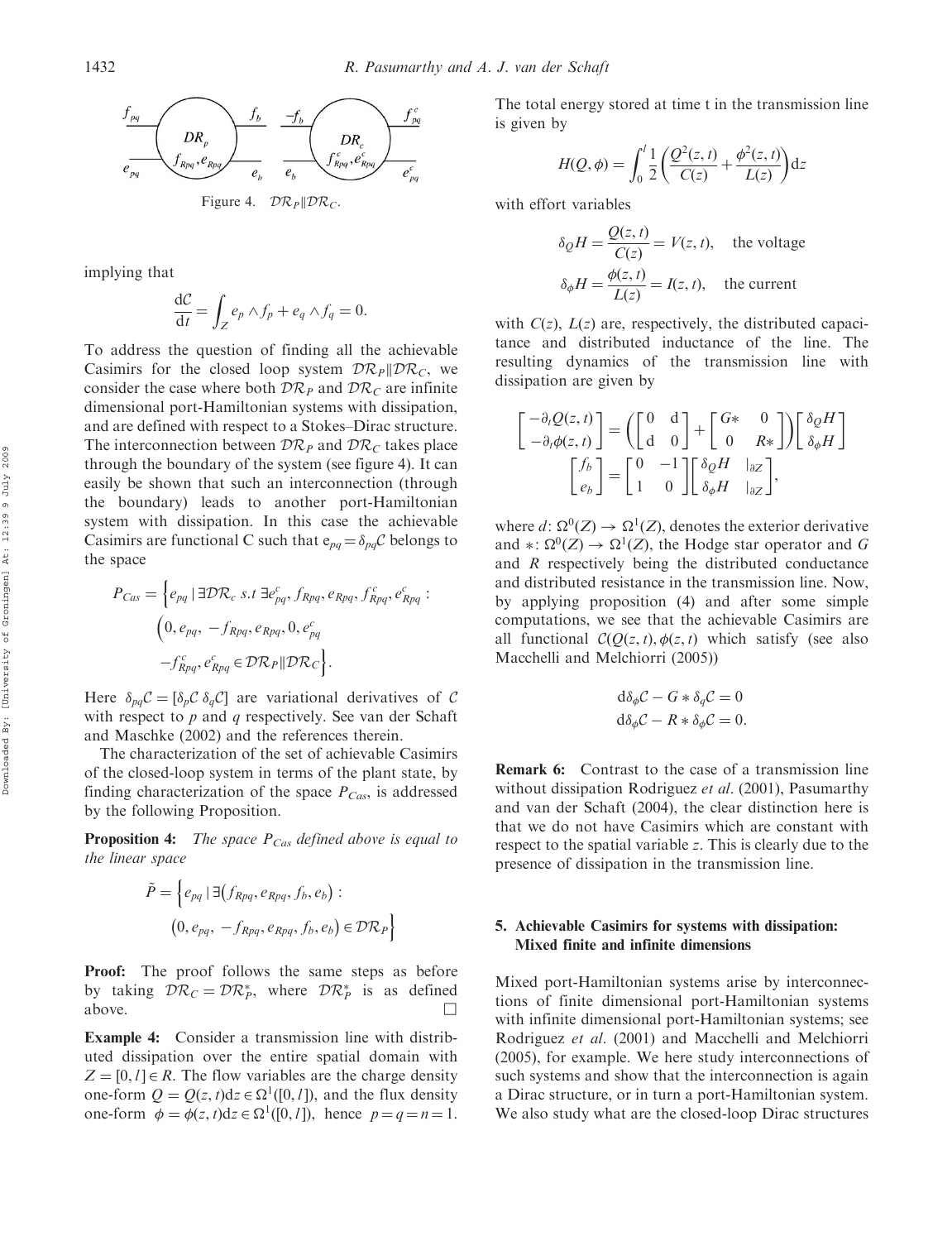

that can be achieved by interconnecting a given plant port-Hamiltonian system with a to-be-designed controller port-Hamiltonian system in the mixed case and then finally study its implications on control of port-Hamiltonian systems.

## 5.1 Interconnection of mixed finite and infinite dimensional systems

We consider here composition of two Dirac structures, without dissipation, (denoted  $\mathcal{D}_1$  and  $\mathcal{D}_2$  respectively) interconnected to each other via a Stokes–Dirac structure, also without dissipation, (denoted  $\mathcal{D}_{\infty}$ ). We consider here the simple case  $p = q = n = 1$  throughout, for the Stokes–Dirac structure (though it can be extended, if not easily, to the higher dimensional case). An immediate example of the case  $p = q = n = 1$  is that of a transmission line.

First we consider the composition of the two Dirac structures  $\mathcal{D}_1$  and  $\mathcal{D}_{\infty}$ . Consider  $\mathcal{D}_1$  on the product space  $\mathcal{F}_1 \times \mathcal{F}_0$  of two linear spaces  $\mathcal{F}_1$  and  $\mathcal{F}_0$ , and the Stokes–Dirac structure  $\mathcal{D}_{\infty}$  on the product space

We define the two interconnections as follows. The interconnection of the two Dirac structures  $\mathcal{D}_1$  and  $\mathcal{D}_{\infty}$ is defined as

$$
\mathcal{D}_1 || \mathcal{D}_{\infty} := \{ f_1, e_1, f_p, f_q, e_p, e_q, f_l, e_l \} \in \mathcal{F}_1 \times \mathcal{F}_1^* \times \mathcal{F}_{p,q}
$$
  
 
$$
\times \mathcal{F}_{p,q}^* \times \mathcal{F}_l \times \mathcal{F}_l^* || \exists (f_0, e_0) \in \mathcal{F}_0 \times \mathcal{F}_0^* \text{ s.t}
$$
  
 
$$
(f_1, e_1, f_0, e_0) \in \mathcal{D}_1 \text{ and}
$$
  
 
$$
(-f_0, e_0, f_p, f_q, e_p, e_q, f_l, e_l) \in \mathcal{D}_{\infty} \}.
$$

Similarly, the interconnection of  $\mathcal{D}_{\infty}$  and  $\mathcal{D}_{2}$  is defined as

$$
\mathcal{D}_{\infty} || \mathcal{D}_{2} := \left\{ -f_{0}, e_{0}, f_{p}, f_{q}, e_{p}, e_{q}, f_{2}, e_{2} \right\} \in \mathcal{F}_{0} \times \mathcal{F}_{0}^{*} \times \mathcal{F}_{p, q}
$$
\n
$$
\times \mathcal{F}_{p, q}^{*} \times \mathcal{F}_{2} \times \mathcal{F}_{2}^{*} |\exists (f_{l}, e_{l}) \in \mathcal{F}_{l} \times \mathcal{F}_{l}^{*} \text{ s.t}
$$
\n
$$
(-f_{0}, e_{0}, f_{p}, f_{q}, e_{p}, e_{q}, f_{l}, e_{l}) \in \mathcal{D}_{\infty}
$$
\n
$$
\text{and } (-f_{l}, e_{l}, f_{2}, e_{2}) \in \mathcal{D}_{2} \right\}.
$$

Hence we can define the total interconnection of  $\mathcal{D}_1, \mathcal{D}_\infty$ and  $\mathcal{D}_2$  as (also see figure 5).

$$
\mathcal{D}_{1} \| \mathcal{D}_{\infty} \| \mathcal{D}_{2} := \left\{ (f_{1}, e_{1}, f_{p}, f_{q}, e_{p}, e_{q}, f_{2}, e_{2}) \in \mathcal{F}_{1} \times \mathcal{F}_{1}^{*} \times \mathcal{F}_{p,q} \times \mathcal{F}_{p,q}^{*} \times \mathcal{F}_{2} \times \mathcal{F}_{2}^{*} | \n\exists (f_{0}, e_{0}) \in \mathcal{F}_{0} \times \mathcal{F}_{0}^{*} \text{ s.t. } (f_{1}, e_{1}, f_{0}, e_{0}) \in \mathcal{D}_{1} \n\text{and } (-f_{0}, e_{0}, f_{p}, f_{q}, e_{p}, e_{q}, f_{1}, e_{l}) \in \mathcal{D}_{\infty} \n\exists (f_{1}, e_{1}) \in \mathcal{F}_{1} \times \mathcal{F}_{1}^{*} \text{ s.t. } (-f_{0}, e_{0}, f_{p}, f_{q}, e_{p}, e_{q}, f_{l}, e_{l}) \in \mathcal{D}_{\infty} \n\text{and } (-f_{1}, e_{1}, f_{2}, e_{2}) \in \mathcal{D}_{2}.\n\right\}
$$
\n(43)

 $\mathcal{F}_0 \times \mathcal{F}_{p,q} \times \mathcal{F}_l$ , with  $\mathcal{F}_0$  and  $\mathcal{F}_l$  being linear spaces (representing the space of boundary variables of the Stokes-Dirac structure) and  $\mathcal{F}_{p,q}$  an infinite dimensional function space with  $p$ ,  $q$  representing the two different physical energy domains interacting with each other. The linear space  $\mathcal{F}_0$  is the space of shared flow variables and its dual  $\mathcal{F}_0^*$ , the space of shared effort variables between  $\mathcal{D}_1$  and  $\mathcal{D}_{\infty}$ . Next consider the composition of  $\mathcal{D}_{\infty}$  and  $\mathcal{D}_{2}$ . Considering  $\mathcal{D}_{2}$  as defined on the product space  $\mathcal{F}_1 \times \mathcal{F}_2$  of two linear spaces, we have the linear space  $\mathcal{F}_l$  the space of shared flow variables and its dual  $\mathcal{F}_l^*$ , the space of shared effort variables between  $\mathcal{D}_2$ and  $\mathcal{D}_{\infty}$ .

This yields the following bilinear form on  $\mathcal{F}_1 \times \mathcal{F}_1^* \times \mathcal{F}_{p,q} \times \mathcal{F}_{p,q}^* \times \mathcal{F}_2 \times \mathcal{F}_2^*$ 

$$
\left\langle \left( f_1^a, f_p^a, f_q^a, f_2^a, e_1^a, e_p^a, e_q^a, e_2^a \right), \left( f_1^b, f_p^b, f_q^b, f_2^b, e_1^b, e_p^b, e_q^b, e_2^b \right) \right\rangle \right\rangle
$$
\n
$$
:= \left\langle e_1^b | f_1^a \right\rangle + \left\langle e_1^a | f_1^b \right\rangle + \left\langle e_2^a | f_2^b \right\rangle + \left\langle e_2^b | f_2^a \right\rangle
$$
\n
$$
+ \int_Z \left[ e_p^a \wedge f_p^b + e_p^b \wedge f_p^a + e_q^b \wedge f_q^a + e_q^a \wedge f_q^b \right]. \tag{44}
$$

**Theorem 3:** Let  $\mathcal{D}_1$ ,  $\mathcal{D}_2$  and  $\mathcal{D}_{\infty}$  be Dirac structures as said above (defined respectively with respect to  $\mathcal{F}_1 \times \mathcal{F}_1^* \times \mathcal{F}_0 \times \mathcal{F}_0^*, \mathcal{F}_1 \times \mathcal{F}_1^* \times \mathcal{F}_2 \times \mathcal{F}_2^*$  and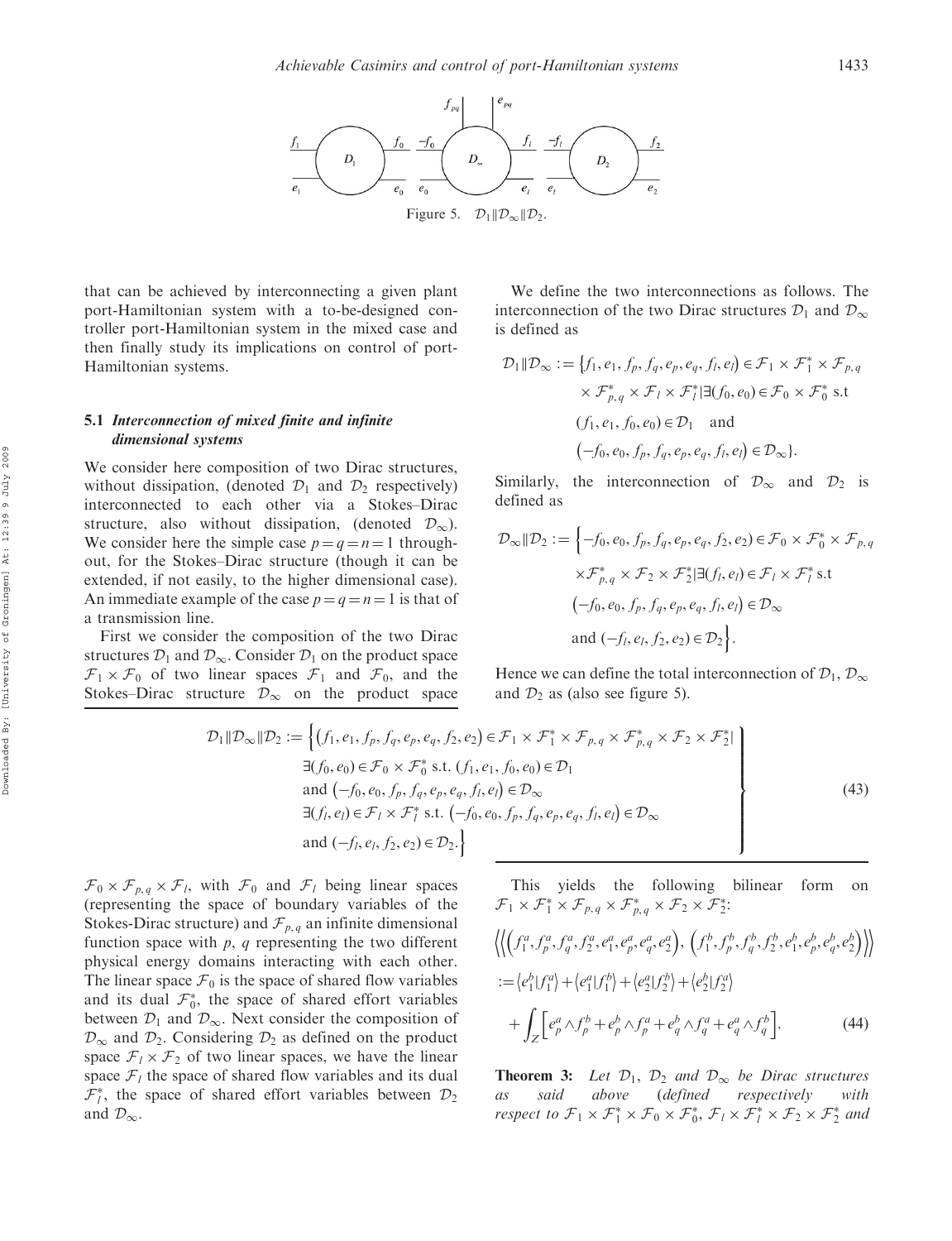${\cal F}_0\times$  $\mathcal{F}_0^* \times \mathcal{F}_{p,q} \times \mathcal{F}_{p,q}^* \times \mathcal{F}_l \times \mathcal{F}_l^*$  $Then \quad \mathcal{D} =$  $\mathcal{D}_1\|\mathcal{D}_{\infty}\|\mathcal{D}_2$  is a Dirac structure defined with respect to the bilinear form on  $\mathcal{F}_1 \times \mathcal{F}_1^* \times \mathcal{F}_{p,q} \times \mathcal{F}_{p,q}^* \times \mathcal{F}_2 \times \mathcal{F}_2^*$ given by (44).

We use the following facts for the proof (as we know that  $\mathcal{D}_1$ ,  $\mathcal{D}_2$  and  $\mathcal{D}_{\infty}$  individually are Dirac structures). On  $\mathcal{F}_1 \times \mathcal{F}_1^* \times \mathcal{F}_0 \times \mathcal{F}_0^*$  the bilinear form is defined as

$$
\langle \langle (f_1^a, f_0^a, e_1^a, e_0^a), (f_1^b, f_0^b, e_1^b, e_0^b) \rangle \rangle
$$
  
 :=  $\langle e_1^b | f_1^a \rangle + \langle e_1^a | f_1^b \rangle + \langle e_0^b | f_0^a \rangle + \langle e_0^a | f_0^b \rangle$  (45)

and  $\mathcal{D}_1 = \mathcal{D}_1^{\perp}$  with respect to the bilinear form as in (45).

Similarly on  $\mathcal{F}_2 \times \mathcal{F}_2^* \times \mathcal{F}_1 \times \mathcal{F}_1^*$  the bilinear form is defined as

$$
\langle \langle (-f_l^a, e_l^a, f_2^a, e_2^a), (-f_l^b, e_l^b, f_2^b, e_2^b) \rangle \rangle
$$
  
 :=  $\langle e_2^b | f_2^a \rangle + \langle e_2^a | f_2^b \rangle - \langle e_l^b | f_1^a \rangle - \langle e_l^a | f_l^b \rangle$  (46)

and  $\mathcal{D}_2 = \mathcal{D}_2^{\perp}$  with respect to the bilinear form as in (46). On  $\mathcal{F}_0 \times \mathcal{F}_0^* \times \mathcal{F}_{p,q} \times \mathcal{F}_{p,q}^* \times \mathcal{F}_l \times \mathcal{F}_l^*$  the bilinear form takes the following form

$$
\left\langle \left\langle \left( f_p^a, f_q^a, f_b^a, e_p^a, e_q^a, e_b^a \right), \left( f_p^b, f_q^b, f_b^b, e_p^b, e_q^b, e_b^b \right) \right\rangle \right\rangle
$$
\n
$$
:= \int_Z \left[ e_p^a \wedge f_p^b + e_p^b \wedge f_p^a + e_q^b \wedge f_q^a + e_q^a \wedge f_q^b \right]
$$
\n
$$
+ \left[ \left\langle e_l^a | f_l^b \right\rangle + \left\langle e_l^b | f_l^a \right\rangle - \left\langle e_0^a | f_0^b \right\rangle - \left\langle e_0^b | f_0^a \right\rangle \right] \tag{47}
$$

and  $\mathcal{D}_{\infty} = \mathcal{D}_{\infty}^{\perp}$  with respect to the bilinear form as in (47).

## Proof:

(i)  $\mathcal{D} \subset \mathcal{D}^{\perp}$ : Let  $(f_1^a, f_p^a, f_q^a, f_2^a, e_1^a, e_p^a, e_q^a, e_2^a) \in \mathcal{D}$  and consider any other  $(f_1^b, f_p^b, f_q^b, f_2^b, e_1^b, e_p^b, e_q^b, e_2^b) \in \mathcal{D}$ and the bilinear form on  $\mathcal{F}_1 \times \mathcal{F}_1^* \times \mathcal{F}_{p,q}$  $\mathcal{F}_{p,q}^* \times \mathcal{F}_2 \times \mathcal{F}_2^*$  as in (44). Then  $\exists (f_0^a, e_0^a), (f_l^a, e_l^a)$ s.t.  $(f_1^a, e_1^a, f_0^a, e_0^a) \in \mathcal{D}_1$ ,  $(-f_0^a, e_0^a, f_p^a, f_q^a, e_p^a, e_q^a)$  $f_l^a, e_l^a \in \mathcal{D}_{\infty}$  and  $(-f_l^a, e_l^a, f_2^a, e_2^a) \in \mathcal{D}_2$  and  $\exists (f_0^b, e_0^b), (f_l^b, e_l^b) \text{ s.t. } (f_1^b, e_1^b, f_0^b, e_0^b) \in \mathcal{D}_1, \quad (-f_0^b, e_0^b,$  $f_p^b, f_q^b, e_p^b, e_q^b, f_l^b, e_l^b) \in \mathcal{D}_{\infty}$  and  $(-f_l^b, e_l^b, f_2^b, e_2^b) \in \mathcal{D}_2$ . Since  $\mathcal{D}_{\infty}$  is a Dirac structure with respect to (47)

$$
\int_{Z} \left[ e_p^a \wedge f_p^b + e_p^b \wedge f_p^a + e_q^b \wedge f_q^a + e_q^a \wedge f_q^b \right]
$$
\n
$$
= -\langle e_i^a | f_i^b \rangle - \langle e_i^b | f_i^a \rangle + \langle e_0^a | f_0^b \rangle + \langle e_0^b | f_0^a \rangle \tag{48}
$$

Substituting (48) in (44) and using the fact that the bilinear from (45) is zero on  $\mathcal{D}_1$  and (46) is zero on  $\mathcal{D}_2$ , we get

$$
\langle e_1^b | f_1^a \rangle + \langle e_1^a | f_1^b \rangle + \langle e_2^b | f_2^a \rangle + \langle e_2^a | f_2^b \rangle
$$
  
+ 
$$
\int_z \left[ e_p^a \wedge f_p^b + e_p^b \wedge f_p^a + e_q^b \wedge f_q^a + e_q^a \wedge f_q^b \right] = 0
$$
  
and hence  $\mathcal{D} \subset \mathcal{D}^\perp$ 

(ii)  $\mathcal{D}^{\perp} \subset \mathcal{D}$ : We know that the flow and effort variables of  $\mathcal{D}_{\infty}$  are related as

$$
D_{\infty} \stackrel{\Delta}{=} \left\{ (f, e) \in \mathcal{F} \times \mathcal{F}^* \Big| \begin{bmatrix} f_p \\ f_q \end{bmatrix} = \begin{bmatrix} 0 & d \\ d & 0 \end{bmatrix} \begin{bmatrix} e_p \\ e_q \end{bmatrix}, \begin{bmatrix} f_b \\ e_b \end{bmatrix} \right\}
$$
\n
$$
= \begin{bmatrix} 0 & -1 \\ 1 & 0 \end{bmatrix} \begin{bmatrix} e_p \big|_{\partial Z} \\ e_p \big|_{\partial Z} \end{bmatrix} \right\} . \tag{49}
$$

Let  $(f_1^a, f_p^a, f_q^a, f_2^a, e_1^a, e_p^a, e_q^a, e_2^a) \in \mathcal{D}^{\perp}$ , then for all  $(f_1^b, f_p^b, f_q^b, f_2^b, e_1^b, e_p^b, e_q^b, e_2^b) \in \mathcal{D}$  the right side of equation (44) is zero. Now consider the vectors  $(f_1^b, f_p^b, f_q^b, f_2^b, e_1^b, e_p^b, e_q^b, e_2^b) \in \mathcal{D}$  with  $f_1^b = f_2^b = e_1^b = e_2^b = 0$  and  $\text{also} f_0^b = e_0^b = f_1^b = 0$  $e_l^b = 0$ . Then from (49) and (44) we have

$$
\int_{Z} \left[ e_p^a \wedge \mathrm{d}e_q^b + e_p^b \wedge f_p^a + e_q^b \wedge f_q^a + e_q^a \wedge \mathrm{d}e_p^b \right] = 0. \quad (50)
$$

This implies (see the proof of Theorem 2.1 in van der Schaft and Maschke (2002))

$$
f_p^a = \text{d}e_q^a \quad \text{and} \quad f_q^a = \text{d}e_p^a. \tag{51}
$$

Substituting (51) in (44) we have

$$
\langle e_1^b | f_1^a \rangle + \langle e_1^a | f_1^b \rangle + \langle e_2^b | f_2^a \rangle + \langle e_2^a | f_2^b \rangle
$$
  
+ 
$$
\int_Z \left[ e_p^a \wedge de_q^b + e_p^b \wedge de_q^a + e_q^b \wedge de_p^a + e_q^a \wedge de_p^b \right] = 0.
$$

This yields by Stokes' theorem

$$
\langle e_1^b | f_1^a \rangle + \langle e_1^a | f_1^b \rangle + \langle e_2^b | f_2^a \rangle + \langle e_2^b | f_2^a \rangle + \left[ \langle e_p^a | e_q^b \rangle + \langle e_p^b | e_q^a \rangle \right] \Big|_0^l = 0
$$

for all  $e_p, e_q$ . Expanding the above and substituting for the boundary conditions

$$
\langle e_1^b | f_1^a \rangle + \langle e_1^a | f_1^b \rangle + \langle e_0^a | f_0^b \rangle + \langle e_0^b | f_0^a \rangle + \langle e_2^b | f_2^a \rangle + \langle e_2^a | f_2^a \rangle - \langle e_i^a | f_1^a \rangle - \langle e_i^b | f_1^a \rangle = 0 \tag{52}
$$

since  $(f_0^b, e_0^b, f_l^b, e_l^b)$  are arbitrary and with  $f_l^b = e_l^b = f_2^b = e_2^b = 0$  the above equation reduces to

$$
\langle e_1^b | f_1^a \rangle + \langle e_1^a | f_1^b \rangle + \langle e_0^a | f_0^b \rangle + \langle e_0^b | f_0^a \rangle = 0
$$

which implies that  $(f_1^a, e_1^a, f_0^a, e_0^a) \in \mathcal{D}_1$ . With similar arguments (with  $f_l^b = e_l^b = f_1^b = e_1^b = 0$ ) equation (52) reduces to

$$
\langle e_2^b | f_2^a \rangle + \langle e_2^a | f_2^b \rangle - \langle e_l^a | f_l^b \rangle - \langle e_l^b | f_l^a \rangle = 0
$$

implying  $(-f_l^a, e_l^a, f_2^a, e_2^a) \in \mathcal{D}_2$  and hence  $\mathcal{D}^{\perp} \subset \mathcal{D}$ , completing the proof.  $\Box$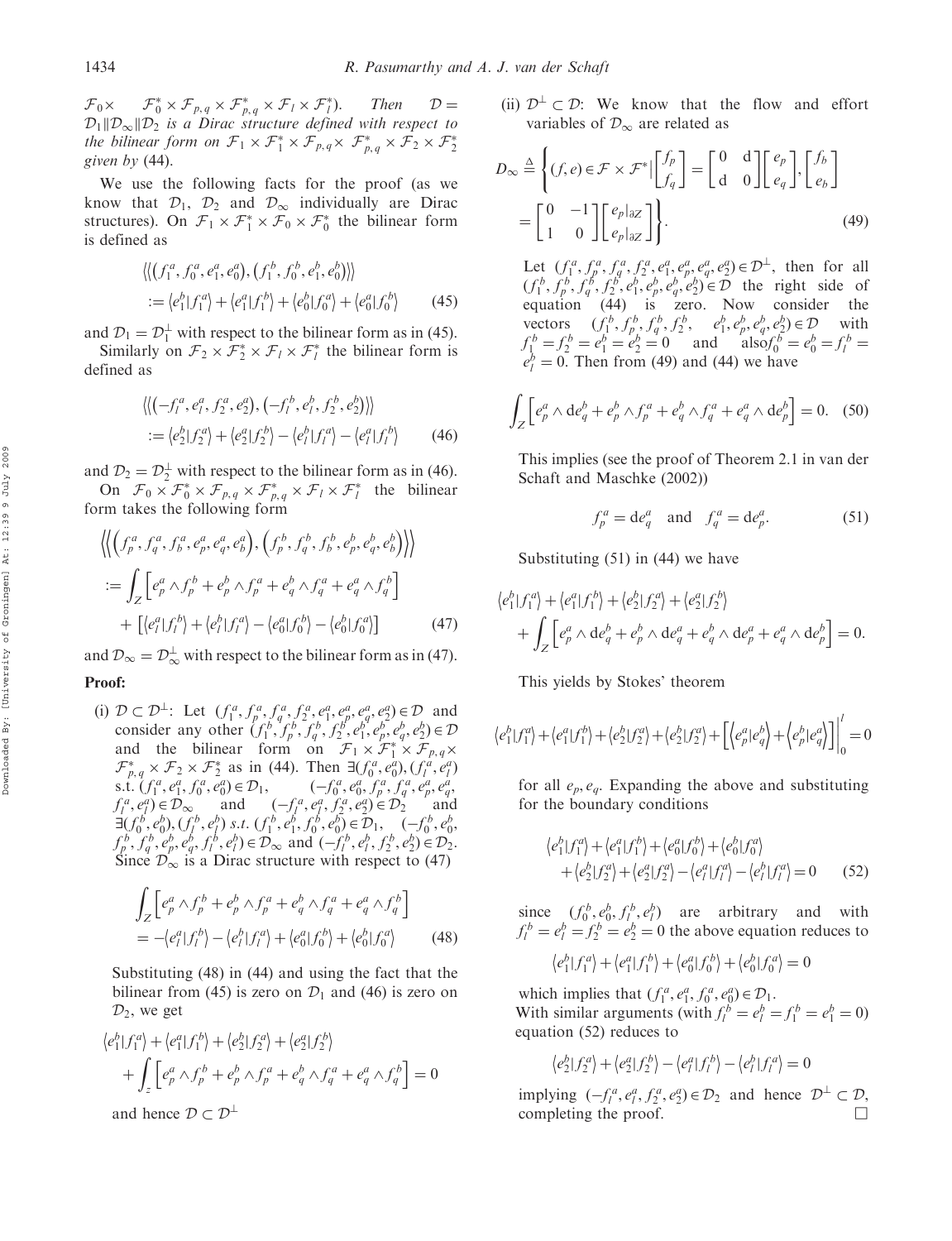Similarly we can also study interconnections of mixed finite and infinite dimensional systems where we also have dissipation in the respective subsystems, which would again result in a port-Hamiltonian system with dissipation, as stated in the following corollary.

**Corollary 1:** Let  $\mathcal{D}_1 || \mathcal{R}_1, \mathcal{D}_2 || \mathcal{R}_2$  and  $\mathcal{D}_{\infty} || \mathcal{R}_{\infty}$  be Dirac structures as defined above interconnected to their respective resistive relations (representing their dissipation), then the composed system will again have a structure of the form  $D\|R$  with the property that  $(\mathcal{D} \| \mathcal{R})^{\perp} = \mathcal{D} \| - \mathcal{R}$  where  $-\mathcal{R}$  is a pseudo resistive relation (corresponding to negative resistance). D is the composition of the individual Dirac structures and R is the composition of the individual resistances of the subsystems.

Remark 7: If we replace the two finite dimensional Dirac structures in Theorem 3 with resistive relations it would amount to terminating the boundary ports with resistive relations, which is one of the cases of dissipation entering into an infinite dimensional system. The composed structure would then have the following property

$$
(\mathcal{R}_1 \| \mathcal{D}_{\infty} \| \mathcal{R}_2)^{\perp} = (-\mathcal{R}_1) \| \mathcal{D}_{\infty} \| (-\mathcal{R}_2)
$$

with the  $-R$ 's again denoting the pseudo resistive relations corresponding to negative resistances.

#### 5.2 Interconnections in a higher dimensional case

In the previous subsection on interconnections of infinite-dimensional systems with finite-dimensional system through the boundary of the infinite-dimensional system, we considered the simple case where  $p = q = n = 1$ , for the infinite-dimensional system, given by a Stokes–Dirac structure. This corresponds to the case of a system with a 1D spatial domain. In this subsection we highlight briefly on how this could be extended to the case where we have a higher dimensional spatial domain, i.e  $n > 1$  and how these systems could be interconnected through the boundary to finite-dimensional systems.

The dynamics of 2D shallow water equations are given by (Pedlosky (1986))

$$
\partial_t h + \partial_{z_1}(h u) + \partial_{z_2}(h v) = 0
$$
  

$$
\partial_t u + \partial_{z_1}\left(\frac{1}{2}u^2 + gh\right) + v\partial_{z_2}u = 0
$$
  

$$
\partial_t v + u\partial_{z_1}v + \partial_{z_2}\left(\frac{1}{2}v^2 + gh\right) = 0.
$$
 (53)

In vector notation the 2D shallow-water equations can be written as

$$
\frac{\partial_t h + \nabla \left( h \vec{V} \right) = 0}{\partial_t \vec{V} + \vec{V} \nabla \vec{V} + \frac{1}{2} (\vec{V} \vec{V} + gh)} = 0,
$$
\n(54)

where  $\vec{V}$  is the velocity vector with components  $(u, v)$ . The formulation of above equation as a port-Hamiltonian system is given as follows. Let  $W \subset R^2$  be a given domain through which the water flows. We assume the existence of a Riemannian metric  $\langle \cdot \rangle$ on W, usually the standard Euclidian metric on  $R^2$ . Let  $Z \subset W$  be any two-dimensional manifold with boundary  $\partial Z$ . We identify the height h (which represents the mass density) with a two-form on  $Z$ , that is with elements in  $\Omega^2(Z)$ . Furthermore we identify the Eulerian vector field  $V$  with a one-form on  $Z$ , that is, with an element in  $\Omega^1(Z)$ . The spaces  $\mathcal{F}_{pq}$  and  $\mathcal{E}_{pq}$  are given by

$$
\mathcal{F}_{pq} = \Omega^2(Z) \times \Omega^1(Z) \times \Omega^0(\partial Z)
$$
  

$$
\mathcal{E}_{pq} = \Omega^0(Z) \times \Omega^1(Z) \times \Omega^1(\partial Z)
$$

we can now define the corresponding Stokes–Dirac structure D on  $\mathcal{F}_{pq} \times \mathcal{E}_{pq}$ . We now have the following modified Stokes–Dirac structure

$$
D := \left\{ (f_h, f_V, f_b, e_h, e_V, e_b) \in \mathcal{F}_{pq} \times \mathcal{E}_{pq} \right\}.
$$

$$
\begin{bmatrix} f_h \\ f_V \end{bmatrix} = \begin{bmatrix} de_V \\ de_h + \frac{1}{*h}((*dV) \wedge (*e_V)) \end{bmatrix}; \begin{bmatrix} f_b \\ e_b \end{bmatrix} = \begin{bmatrix} e_V|_{\partial Z} \\ -e_h|_{\partial Z} \end{bmatrix} \right\}
$$
(55)

In terms of the 2D shallow water equations this would correspond to

$$
f_h = -\frac{\partial}{\partial t}h(z, t), \quad e_h = \delta_h H = \frac{1}{2} \langle V^{\#}, V^{\#} \rangle + f(*h))
$$
  
\n
$$
f_V = -\frac{\partial}{\partial t}V(z, t), \quad e_V = \delta_V H = (*h)(*V)
$$
\n(56)

together with the boundary variables  $f_b = \delta_h H|_{\partial Z}$  called the Bernoulli function and  $e_b = \delta_V H|_{\partial Z}$  denoting the boundary mass flow. Here  $V^{\#}$  denotes the vector field corresponding to the one-form  $V$  ("index lowering"), also see van der Schaft et al. (2002b).

Consider interconnection of such an infinite-dimensional system, with finite-dimensional systems through its boundaries, see figure 6. Note that a major difference with the 1D case considered before is that in the 2D case the boundary  $\partial Z$  is a one-dimensional manifold and thus one of the boundary variables  $(f_b, e_b)$  is a distributed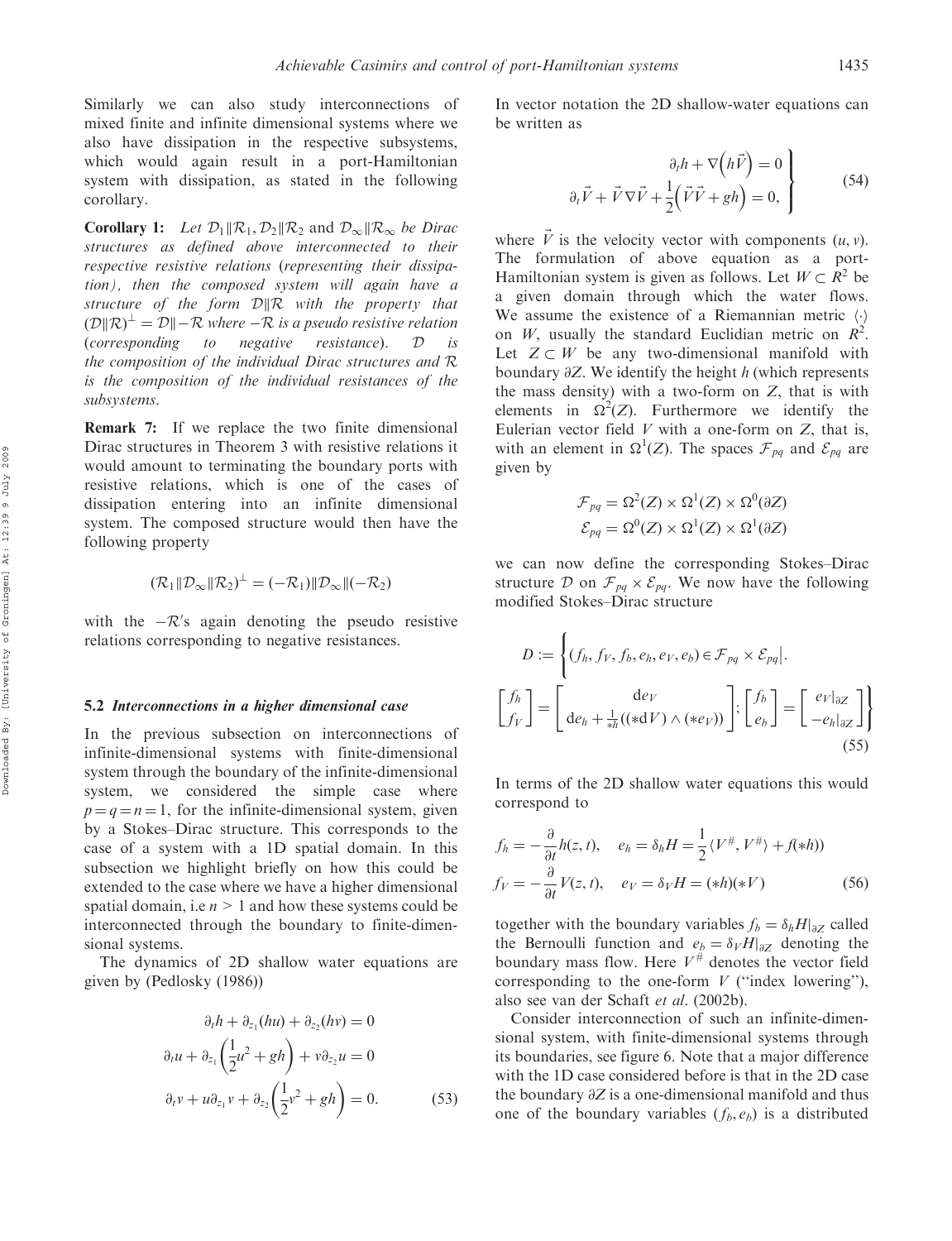

Figure 6. The 2-D water flow.

quantity, which cannot be directly interconneced to a finite-dimensional system. The finite-dimensional systems can be thought of water reservoirs given in port-Hamiltonian form as

$$
\dot{x}_i = u_i
$$
  

$$
y_i = \frac{\partial H_i(x_i)}{\partial x_i}; \quad i = 1, 2.
$$

The indices  $(1, 2)$  correspond to the left and right reservoirs respectively, with  $(u_i, y_i)$  denoting the respective inputs and outputs. Note that this notation should not be confused with  $(h_{up}, u_{up})$  and  $(h_{do}, u_{do})$  which represent the water heights and velocities respectively of the left and the right reservoirs.

The interconnection constraints at the gates would then be as follows

$$
u_1 = \int f_{b0} = \int (*h * V)|_0;
$$
  

$$
u_2 = \int f_{b1} = \int (*h * V)|_1
$$
  

$$
y_1 = -e_{b0} = \frac{1}{2}(\langle V^{\#}, V^{\#} \rangle + g(*h))|_0;
$$
  

$$
y_2 = -e_{b1} = \frac{1}{2}(\langle V^{\#}, V^{\#} \rangle + g(*h))|_1
$$

In the above equation  $u_1$  equals the total mass flow through the one-dimensional boundary  $\partial Z$  (left gate), while the second equation involving  $y_1$  implies that the Bernoulli function at the boundary should be constant and equal to  $-e_{b0}$ . Similar explanations also hold for the variables  $(u_2, y_2)$  (at the right gate). It can easily be seen that such interconnection constraints are indeed power conserving and the total interconnection is again a Dirac structure. This is simply because the above equation ensures that the total power flow though the boundary of the infinite-dimensional system is equal to the total power flow going into the water reservoirs. This is thus an example of an infinite-dimensional system with  $n > 1$ , interconnected through its boundaries to finitedimensional systems.

Similarly we can also extend this to the case of infinite-dimensional systems with an  $n$ -dimensional spatial domain, interconnected to the boundary to finite-dimensional systems, in which case the

interconnection constraints at the boundary take the following form

$$
\begin{aligned}\nf_0 &= -\int_{\partial Z} f_{b0}, & f_l &= -\int_{\partial Z} f_{bl} \\
e_0 &= e_{b0}, & e_l &= e_{bl},\n\end{aligned} \tag{57}
$$

where  $(f_0, e_0)$ ,  $(f_l, e_l)$  correspond to the port variables of the two finite-dimensional systems which are to be interconnected to the boundaries of the infinite-dimensional systems, and  $(f_{b0}, e_{b0})$ ,  $(f_{b1}, e_{b1})$  correspond to the boundary variables of the infinite-dimensional system.

#### 5.3 Achievable Dirac structures

The mixed finite and infinite-dimensional case we will consider here (and the rest of the section) is the case where the plant Dirac structure  $\mathcal{DR}_P$  is the interconnection of a Stokes–Dirac structure with a finite-dimensional Dirac structure connected to one of its boundary, the controller Dirac structure  $\mathcal{DR}_C$  being a finite-dimensional Dirac structure connected to the other end of the Stokes-Dirac structure. This would correspond to a case where  $\mathcal{DR}_P = \mathcal{DR}_1 || \mathcal{DR}_\infty$  and  $\mathcal{DR}_c = \mathcal{DR}_2$ , compare with figure 5. This typically is a case where we wish to control a plant which is interconnected to a controller through an infinitedimensional system.

Finding all the achievable Dirac structures of the closed-loop system in this case follows, by a simple extension, the same procedure as in the previous sections by defining the respective subspaces  $\mathcal{DR}_P^0$ ,  $\mathcal{DR}_P^{\pi}$ ,  $\mathcal{DR}^0$ ,  $\mathcal{D} \mathcal{R}^{\pi}$  and also  $\mathcal{D} \mathcal{R}^*_{P}$ . Hence, we omit the details here.

#### 5.4 Achievable Casimirs

In this case the achievable Casimirs are functionals  $\mathcal{C}(x, \bar{q}(z, t))$  such that  $\delta C(x, \bar{q}(z, t))$  belongs to the space

$$
P_{Cas} = \{e_1, e_{pq} | \exists \mathcal{D} \mathcal{R}_C \text{ s.t. } \exists e_2 : \\
(0, e_1, -f_{R1}, e_{R1}, 0, e_{pq}, \\
-f_{Rpq}, e_{Rpq}, 0, e_2, -f_{R2}, e_{R2}) \in \mathcal{D} \mathcal{R}_P \|\mathcal{D} \mathcal{R}_C\}
$$

with  $(f_1, e_1)$ ,  $(f_{R1}, e_{R1})$  respectively denoting the flows and efforts variables of the storage and the dissipation terms in the finite-dimensional part of the plant Dirac structure, and  $(f_2, e_2)$ ,  $(f_{R2}, e_{R2})$  the flow and effort variables associated with the storage and dissipation terms in the controller Dirac structure (finitedimensional).

Similar to the finite-dimensional case, the following theorem addresses the question of characterizing the achievable Casimirs of the closed-loop system, regarded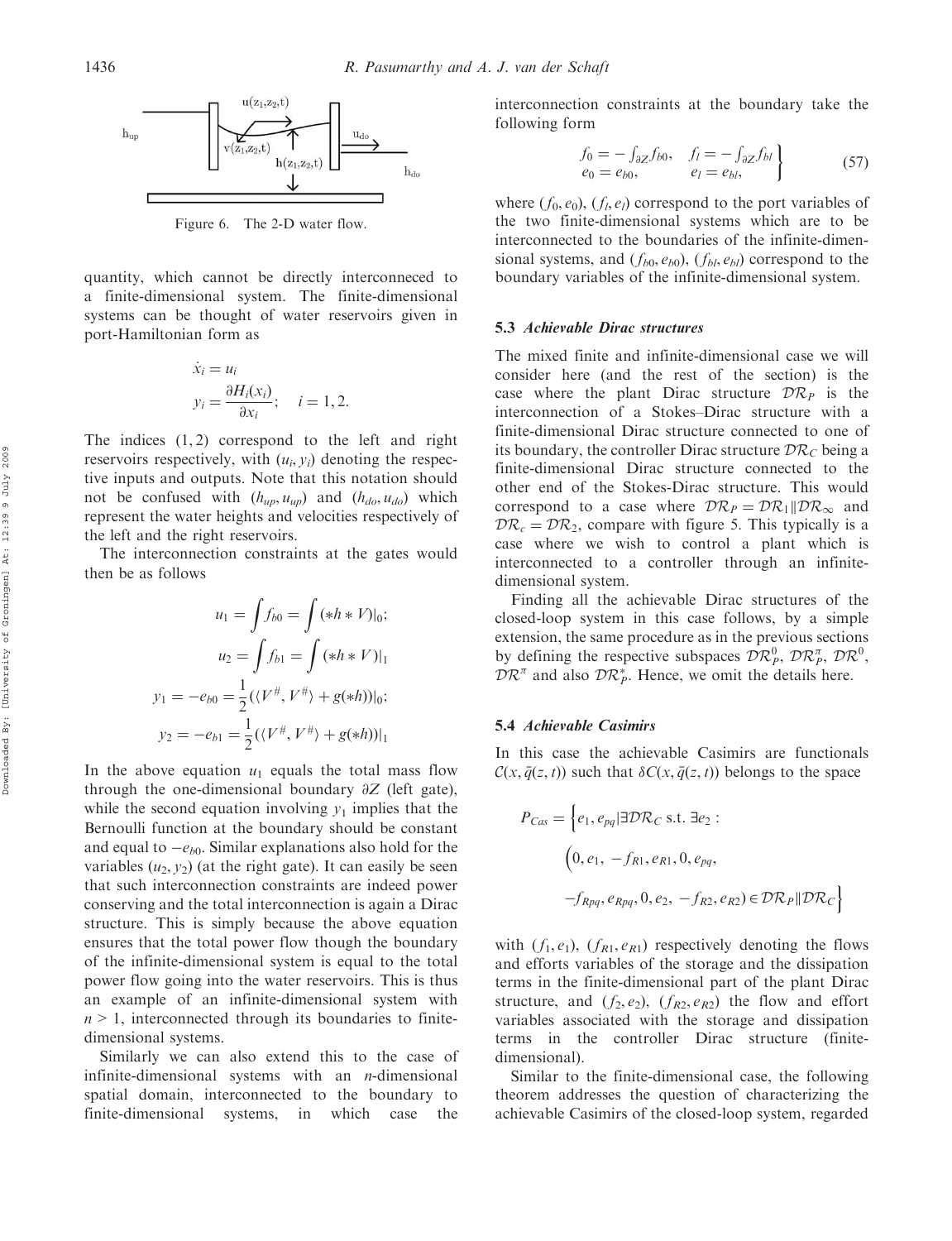as functions of the plant state by characterization of the space  $P_{Cas.}$ 

**Proposition 5:** The space  $P_{Cas}$  defined above is equal to the space

$$
\tilde{P} = \left\{ e_1, e_{pq} | \exists (f_b, e_b) \ s.t. \right. \\
 \times (0, e_1, f_{R1}, 0, e_{R1}, 0, e_{pq}, -f_{Rpq}, e_{Rpq}, f_b, e_b) \in \mathcal{DR}_P \right\}
$$

where  $(f_b, e_b)$  are the boundary variables.

**Proof:** The inclusion  $\tilde{P} \subset P_{Cas}$  is again obtained by taking  $\mathcal{DR}_2 = \mathcal{DR}_1^*$ .  $\Box$ 

Example 5: A simple example in this case would be to consider a plant system where we interconnect the transmission line at one end to a finite-dimensional port-Hamiltonian system, the Dirac structure of which would be given as

$$
\begin{bmatrix} -\dot{x}_1 \\ -\partial_t Q \\ -\partial_t \phi \end{bmatrix} = \left( \begin{bmatrix} -J(x) & 0 & 0 \\ 0 & 0 & d \\ 0 & d & 0 \end{bmatrix} + \begin{bmatrix} R(x) & 0 & 0 \\ 0 & G* & 0 \\ 0 & 0 & R* \end{bmatrix} \right)
$$

$$
\times \begin{bmatrix} \partial_x H \\ \delta_Q H \\ \delta_\phi H \end{bmatrix} + \begin{bmatrix} -g(x) \\ 0 \\ 0 \end{bmatrix} \delta_Q H|_0;
$$

$$
\begin{bmatrix} f_l \\ e_l \end{bmatrix} = \begin{bmatrix} -\delta_\phi H|_l \\ \delta_Q H|_l \end{bmatrix}; \delta_\phi H|_0 = g^T(x)e_1.
$$

The achievable Casimirs in this case are all functional  $\mathcal C$ such that

$$
J(x)\partial_x C + g(x)\delta_Q C|_0 = 0
$$
  
\n
$$
g^T(x)\partial_x C = 0
$$
  
\n
$$
d\delta_{\phi} C - G * \delta_Q C = 0
$$
  
\n
$$
d\delta_Q C - R * \delta_{\phi} C = 0.
$$

We see that the first two conditions are the same as that obtained for the finite-dimensional case (28) and the last two conditions are those corresponding to the transmission line.

## 6. Conclusions

In this paper we have extended the results on composition of Dirac structures to the case of infinite-dimensional systems and also mixed finite and infinite dimensional systems and have shown that the composition is again a Dirac structure. We have also discussed the case of interconnections where there is dissipation entering into the system. Next, the characterization of the set of achievable Dirac structures in the composition

of a given plant Dirac structure with a to-be-designed controller Dirac structure has been extended to the case of systems with dissipation and a canonical construction for the controller system with dissipation has been provided.

We also see how this leads to the characterization of the set of achievable Casimirs for the closed-loop system. In particular, for the case of finite-dimensional systems with dissipation, we see how under certain conditions if a function is a conserved quantity that is a Casimir for a given resistive relation it is also a Casimir for all resistive relations. Moreover, in the finitedimensional case we also see how without the knowledge of the controller system, the characterization of the set of achievable Casimirs in terms of the plant state enable us to see whether or not there exist Casimirs for the closed-loop system.

Future work could focus on making use of these results for stability problems of infinite-dimensional systems, from the control by interconnection point of view. Furthermore, the interconection constraints (57) hold for classes of systems where one of the boundary variables is a zero–form (or a function which holds value at points). Examples of such a case are the 3D fluid flow, the  $nD$  wave equation etc. However, things change when none of the boundary variables is a function, as in the case of Maxwell's equations where the boundary variables are the electric field intensity and the magnetic field intensity both being one-forms. To interconnect systems of this sort through the boundary with finitedimensional systems remains an open issue.

#### Acknowledgements

This work has been done in context of the European sponsored project GeoPleX IST-2001-34166. For more information see http://www.geoplex.cc.

#### References

- R. Abraham, J.E. Marsden and T. Ratiu, Manifolds, Tensor Analysis and Applications, New York: Springer-Verlag, 1988.
- J. Cervera, A.J. van der Schaft and A. Banos, ''Interconnection of port Hamiltonian systems and composition of Dirac structures'', Automatica, 43, pp. 212–225, 2007.
- G. Golo, ''Interconnection structures in port-based physical modeling: tools for analysis and simulation''. PhD thesis, University of Twente, The Netherlands (2002).
- M. Kurula, A.J. van der Schaft and H. Zwart, ''Composition of infinite-dimensional linear Dirac-type structures'', in Proceedings 17th International Symposium on Mathematical Theory of Networks and Systems (MTNS 2006), Kyoto, Japan, July 2006.
- A. Macchelli and C. Melchiorri, ''Control by interconnection of mixed port-Hamiltonian systems", IEEE Trans. Autom. Contr., 50, pp. 1839–1844, 2005.<br>B.M. Maschke, R.
- Ortega and A.J. van der Schaft, ''Energy-based Lyapunov functions for forced Hamiltonian systems